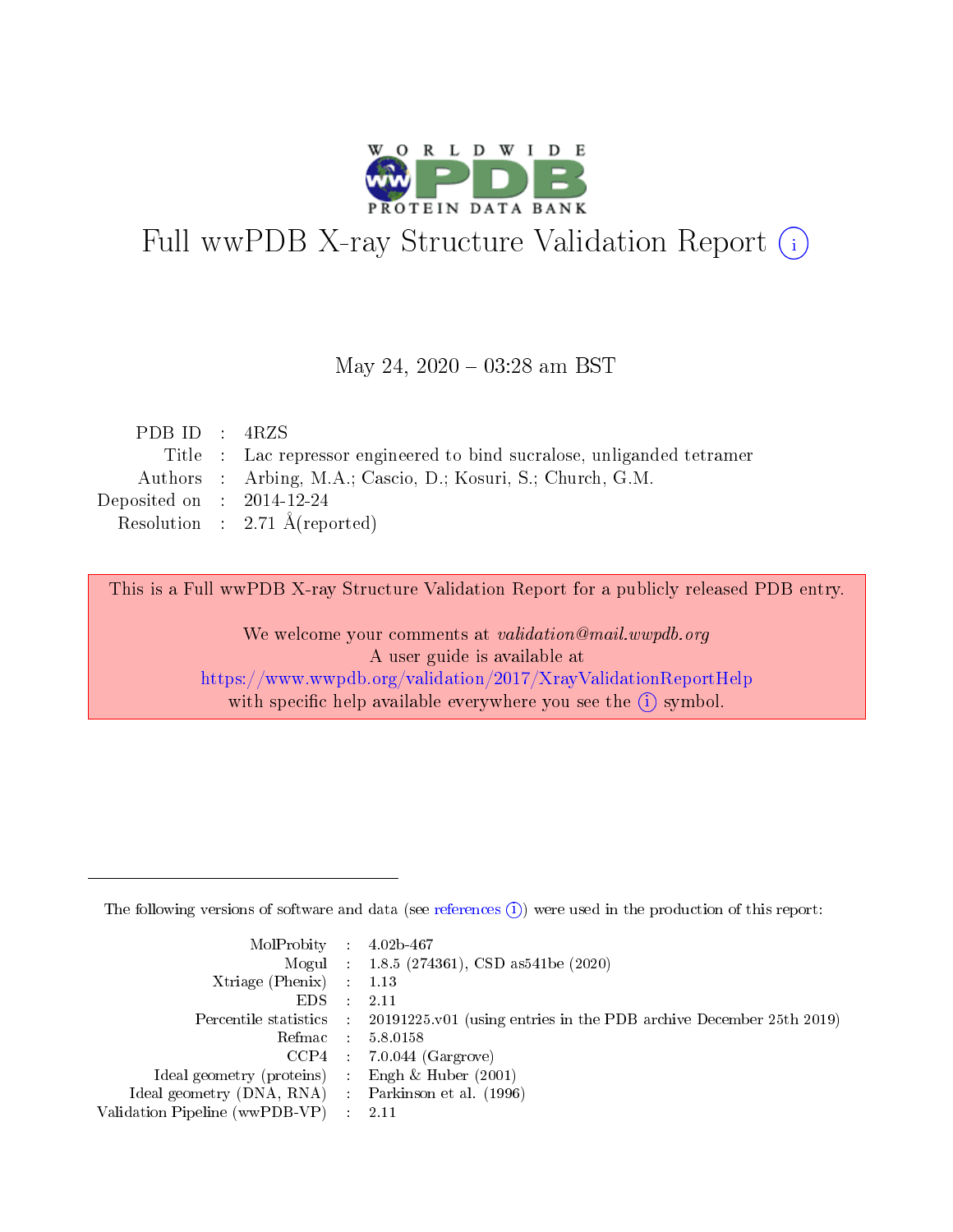# 1 [O](https://www.wwpdb.org/validation/2017/XrayValidationReportHelp#overall_quality)verall quality at a glance  $(i)$

The following experimental techniques were used to determine the structure: X-RAY DIFFRACTION

The reported resolution of this entry is 2.71 Å.

Percentile scores (ranging between 0-100) for global validation metrics of the entry are shown in the following graphic. The table shows the number of entries on which the scores are based.



| Metric                | Whole archive<br>$(\#\text{Entries})$ | Similar resolution<br>$(\#\text{Entries}, \text{resolution range}(\text{\AA}))$ |
|-----------------------|---------------------------------------|---------------------------------------------------------------------------------|
| $R_{free}$            | 130704                                | 3359 (2.74-2.70)                                                                |
| Clashscore            | 141614                                | 3686 (2.74-2.70)                                                                |
| Ramachandran outliers | 138981                                | $3622(2.74-2.70)$                                                               |
| Sidechain outliers    | 138945                                | 3623 (2.74-2.70)                                                                |
| RSRZ outliers         | 127900                                | 3276 (2.74-2.70)                                                                |

The table below summarises the geometric issues observed across the polymeric chains and their fit to the electron density. The red, orange, yellow and green segments on the lower bar indicate the fraction of residues that contain outliers for  $>=3, 2, 1$  and 0 types of geometric quality criteria respectively. A grey segment represents the fraction of residues that are not modelled. The numeric value for each fraction is indicated below the corresponding segment, with a dot representing fractions  $\epsilon=5\%$  The upper red bar (where present) indicates the fraction of residues that have poor fit to the electron density. The numeric value is given above the bar.

| Mol | Chain  | $\overline{\phantom{a}}$ Length | Quality of chain |    |           |          |                   |
|-----|--------|---------------------------------|------------------|----|-----------|----------|-------------------|
|     | А      | 381                             | $2\%$<br>79%     |    |           | 10%<br>٠ | 9%                |
|     | Β      | 381                             | 10%<br>79%       |    |           | 10%      | $\cdot \cdot 7\%$ |
|     | $\cap$ | 381                             | $2\%$<br>70%     | 7% | $\bullet$ | 22%      |                   |
|     |        | 381                             | $\%$<br>68%      | 8% | $\bullet$ | 22%      |                   |

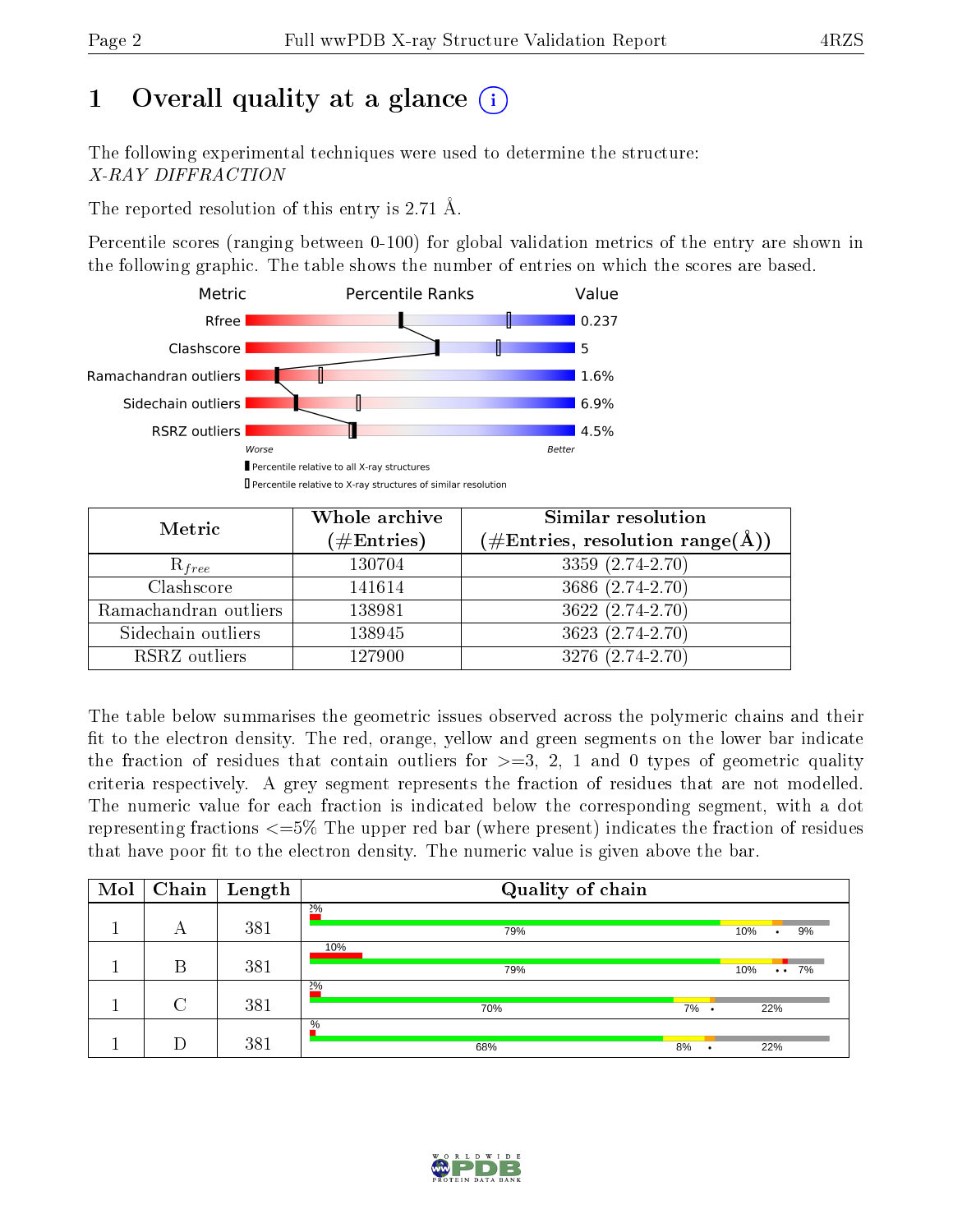# 2 Entry composition (i)

There are 3 unique types of molecules in this entry. The entry contains 9530 atoms, of which 0 are hydrogens and 0 are deuteriums.

In the tables below, the ZeroOcc column contains the number of atoms modelled with zero occupancy, the AltConf column contains the number of residues with at least one atom in alternate conformation and the Trace column contains the number of residues modelled with at most 2 atoms.

| Mol | Chain | Residues |                |               | Atoms |                    |     | ZeroOcc | $\operatorname{AltConf}$ | $\operatorname{Trace}$ |  |
|-----|-------|----------|----------------|---------------|-------|--------------------|-----|---------|--------------------------|------------------------|--|
|     | А     | 347      | Total          | C             |       |                    | S   |         |                          |                        |  |
|     |       |          | 2547           | 1587          | 451   | 497                | 12  | 0       |                          |                        |  |
|     | В     | 355      | Total          | $\rm C$       | N     | $\left( \ \right)$ | S   | 0       |                          |                        |  |
|     |       |          | 2595           | 1619          | 459   | 505                | -12 |         |                          |                        |  |
|     |       | 298      | $\text{Total}$ | $\mathcal{C}$ | N     |                    | S   | 0       |                          |                        |  |
|     |       | 2157     | 1343           | 384           | 419   | -11                |     |         |                          |                        |  |
|     |       | 296      | Total          | $\mathcal{C}$ | N     | $\left( \right)$   | S   |         |                          |                        |  |
|     |       | 2184     | 1363           | 388           | 422   | 11                 | 0   |         |                          |                        |  |

Molecule 1 is a protein called Lac repressor.

There are 100 discrepancies between the modelled and reference sequences:

| Chain            | Residue          | Modelled                | Actual                   | Comment               | Reference                                     |
|------------------|------------------|-------------------------|--------------------------|-----------------------|-----------------------------------------------|
| A                | $-20$            | <b>MET</b>              | ÷.                       | <b>EXPRESSION TAG</b> | UNP C9QQT3                                    |
| $\bf{A}$         | $-19$            | <b>GLY</b>              |                          | <b>EXPRESSION TAG</b> | UNP C9QQT3                                    |
| $\mathbf{A}$     | $-18$            | <b>SER</b>              | ÷.                       | <b>EXPRESSION TAG</b> | C9QQT3<br><b>UNP</b>                          |
| $\boldsymbol{A}$ | $-17$            | <b>SER</b>              | ÷.                       | <b>EXPRESSION TAG</b> | UNP C9QQT3                                    |
| $\bf{A}$         | $-16$            | <b>HIS</b>              |                          | <b>EXPRESSION TAG</b> | <b>UNP</b><br>C <sub>9</sub> QQT <sub>3</sub> |
| $\mathbf{A}$     | $-15$            | $\overline{HIS}$        | ÷.                       | <b>EXPRESSION TAG</b> | C9QQT3<br><b>UNP</b>                          |
| A                | $-14$            | <b>HIS</b>              |                          | <b>EXPRESSION TAG</b> | UNP C9QQT3                                    |
| $\boldsymbol{A}$ | $-13$            | <b>HIS</b>              |                          | <b>EXPRESSION TAG</b> | UNP C9QQT3                                    |
| $\bf{A}$         | $-12$            | <b>HIS</b>              | ÷.                       | <b>EXPRESSION TAG</b> | C9QQT3<br><b>UNP</b>                          |
| $\bf{A}$         | $-11$            | <b>HIS</b>              |                          | <b>EXPRESSION TAG</b> | UNP C9QQT3                                    |
| $\boldsymbol{A}$ | $-10$            | <b>SER</b>              | $\overline{\phantom{0}}$ | <b>EXPRESSION TAG</b> | UNP C9QQT3                                    |
| $\bf{A}$         | -9               | <b>SER</b>              | ÷.                       | <b>EXPRESSION TAG</b> | UNP C9QQT3                                    |
| $\boldsymbol{A}$ | $-8$             | <b>GLY</b>              | L.                       | <b>EXPRESSION TAG</b> | UNP C9QQT3                                    |
| $\bf{A}$         | $-7$             | <b>LEU</b>              |                          | <b>EXPRESSION TAG</b> | UNP C9QQT3                                    |
| $\mathbf{A}$     | $-6$             | <b>VAL</b>              | ÷.                       | <b>EXPRESSION TAG</b> | UNP C9QQT3                                    |
| $\boldsymbol{A}$ | $-5$             | <b>PRO</b>              |                          | <b>EXPRESSION TAG</b> | UNP C9QQT3                                    |
| $\bf{A}$         | $-4$             | ARG                     |                          | <b>EXPRESSION TAG</b> | C9QQT3<br>UNP                                 |
| $\mathbf{A}$     | $-3$             | $\overline{\text{GLY}}$ | ÷                        | <b>EXPRESSION TAG</b> | UNP<br>C9QQT3                                 |
| $\boldsymbol{A}$ | $-2$             | <b>SER</b>              | ÷.                       | <b>EXPRESSION TAG</b> | C9QQT3<br><b>UNP</b>                          |
| $\boldsymbol{A}$ | $-1$             | <b>HIS</b>              | $\blacksquare$           | <b>EXPRESSION TAG</b> | C9QQT3<br><b>UNP</b>                          |
| А                | $\boldsymbol{0}$ | <b>MET</b>              |                          | <b>EXPRESSION TAG</b> | UNP C9QQT3                                    |

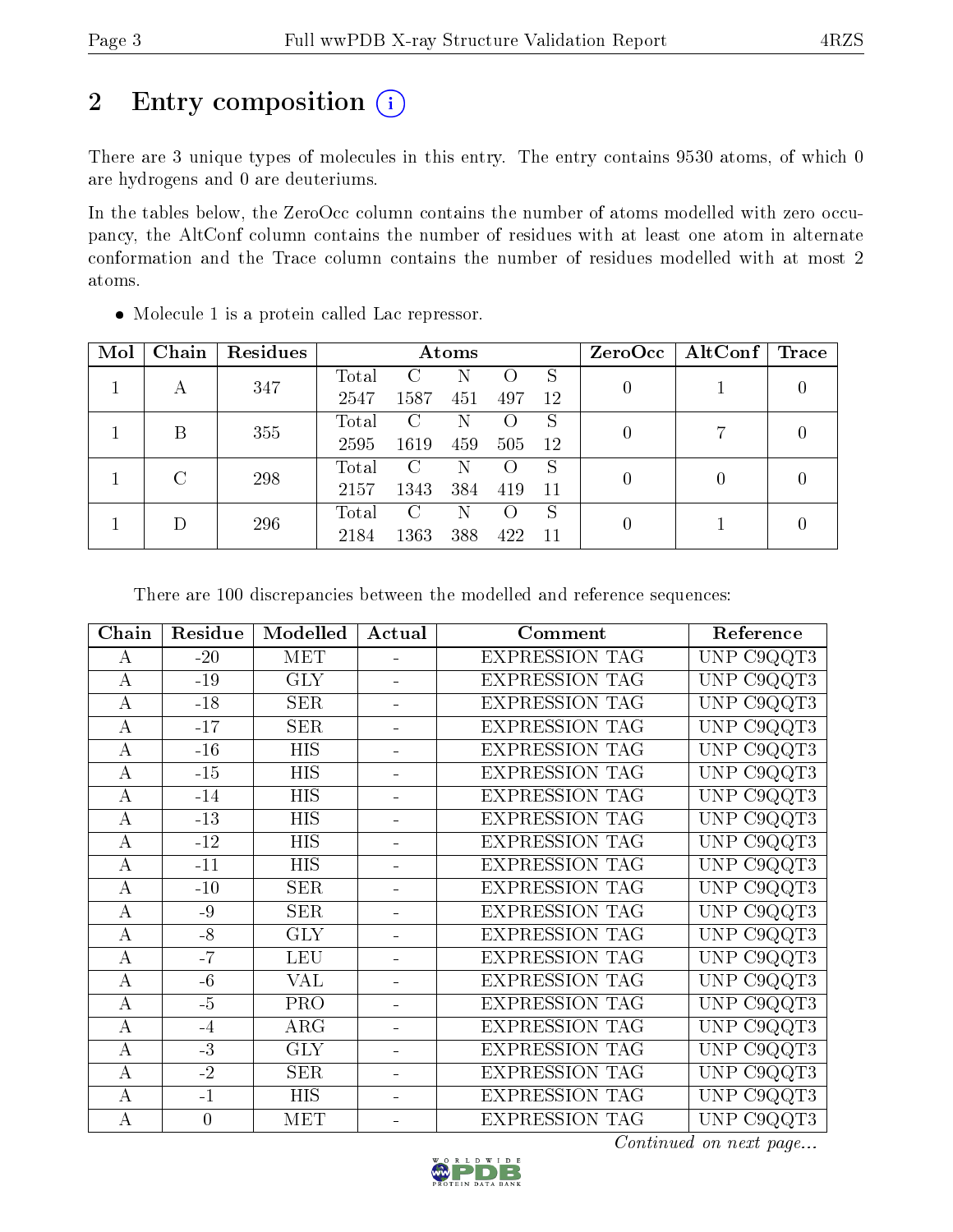|--|

| Chain                   | Residue          | Continued from previous page<br>Modelled | Actual                   | Comment               | Reference                      |
|-------------------------|------------------|------------------------------------------|--------------------------|-----------------------|--------------------------------|
| A                       | 149              | <b>THR</b>                               | <b>ASP</b>               | ENGINEERED MUTATION   | UNP C9QQT3                     |
| $\bf{A}$                | 150              | <b>ALA</b>                               | <b>VAL</b>               | ENGINEERED MUTATION   | UNP C9QQT3                     |
| $\boldsymbol{A}$        | 156              | <b>LEU</b>                               | ILE                      | ENGINEERED MUTATION   | UNP C9QQT3                     |
| $\bf{A}$                | 193              | <b>ASP</b>                               | <b>SER</b>               | ENGINEERED MUTATION   | UNP C9QQT3                     |
| $\overline{\mathbf{B}}$ | $-20$            | <b>MET</b>                               | ÷                        | <b>EXPRESSION TAG</b> | UNP C9QQT3                     |
| $\mathbf B$             | $-19$            | <b>GLY</b>                               | ÷                        | <b>EXPRESSION TAG</b> | UNP C9QQT3                     |
| $\boldsymbol{B}$        | $-18$            | <b>SER</b>                               | $\equiv$                 | <b>EXPRESSION TAG</b> | UNP C9QQT3                     |
| $\overline{\mathbf{B}}$ | $-17$            | <b>SER</b>                               | ÷                        | <b>EXPRESSION TAG</b> | UNP C9QQT3                     |
| $\overline{B}$          | $-16$            | <b>HIS</b>                               | $\overline{a}$           | <b>EXPRESSION TAG</b> | UNP C9QQT3                     |
| $\boldsymbol{B}$        | $-15$            | <b>HIS</b>                               | $\overline{a}$           | <b>EXPRESSION TAG</b> | UNP C9QQT3                     |
| $\mathbf B$             | $-14$            | <b>HIS</b>                               | $\frac{1}{2}$            | <b>EXPRESSION TAG</b> | UNP C9QQT3                     |
| $\overline{\mathrm{B}}$ | $-13$            | $\overline{HIS}$                         | ÷                        | <b>EXPRESSION TAG</b> | UNP C9QQT3                     |
| $\boldsymbol{B}$        | $-12$            | <b>HIS</b>                               | ÷                        | <b>EXPRESSION TAG</b> | UNP C9QQT3                     |
| $\overline{B}$          | $-11$            | <b>HIS</b>                               | $\overline{\phantom{0}}$ | <b>EXPRESSION TAG</b> | UNP C9QQT3                     |
| $\overline{B}$          | $-10$            | <b>SER</b>                               | ÷                        | <b>EXPRESSION TAG</b> | UNP C9QQT3                     |
| $\overline{B}$          | $-9$             | <b>SER</b>                               | ÷                        | <b>EXPRESSION TAG</b> | UNP C9QQT3                     |
| $\overline{\mathrm{B}}$ | $-\sqrt{8}$      | $\overline{\text{GLY}}$                  | ÷                        | <b>EXPRESSION TAG</b> | UNP C9QQT3                     |
| $\overline{B}$          | $-7$             | <b>LEU</b>                               |                          | <b>EXPRESSION TAG</b> | $\overline{\text{UNP}}$ C9QQT3 |
| $\boldsymbol{B}$        | $-6$             | <b>VAL</b>                               | ÷                        | <b>EXPRESSION TAG</b> | UNP C9QQT3                     |
| $\overline{B}$          | $-5$             | PRO                                      | $\overline{a}$           | <b>EXPRESSION TAG</b> | UNP C9QQT3                     |
| $\overline{B}$          | $-4$             | $\rm{ARG}$                               | $\overline{a}$           | <b>EXPRESSION TAG</b> | $\overline{\text{UNP}}$ C9QQT3 |
| $\overline{\mathrm{B}}$ | $-3$             | <b>GLY</b>                               | ÷,                       | <b>EXPRESSION TAG</b> | UNP C9QQT3                     |
| $\mathbf B$             | $-2$             | <b>SER</b>                               | ÷                        | <b>EXPRESSION TAG</b> | UNP C9QQT3                     |
| $\overline{\mathrm{B}}$ | $-1$             | $\overline{HIS}$                         | $\overline{\phantom{0}}$ | <b>EXPRESSION TAG</b> | UNP C9QQT3                     |
| $\boldsymbol{B}$        | $\boldsymbol{0}$ | <b>MET</b>                               | $\blacksquare$           | <b>EXPRESSION TAG</b> | UNP C9QQT3                     |
| B                       | 149              | <b>THR</b>                               | <b>ASP</b>               | ENGINEERED MUTATION   | UNP C9QQT3                     |
| B                       | 150              | <b>ALA</b>                               | <b>VAL</b>               | ENGINEERED MUTATION   | UNP C9QQT3                     |
| B                       | 156              | LEU                                      | ILE                      | ENGINEERED MUTATION   | UNP C9QQT3                     |
| $\overline{\mathrm{B}}$ | 193              | $\overline{\text{ASP}}$                  | <b>SER</b>               | ENGINEERED MUTATION   | UNP C9QQT3                     |
| $\mathcal{C}$           | $-20$            | <b>MET</b>                               | ÷.                       | <b>EXPRESSION TAG</b> | UNP C9QQT3                     |
| $\overline{\rm C}$      | $-19$            | <b>GLY</b>                               |                          | <b>EXPRESSION TAG</b> | UNP C9QQT3                     |
| $\overline{\rm C}$      | $-18$            | <b>SER</b>                               | ÷                        | <b>EXPRESSION TAG</b> | UNP C9QQT3                     |
| $\mathcal{C}$           | $-17$            | <b>SER</b>                               | ÷                        | <b>EXPRESSION TAG</b> | UNP C9QQT3                     |
| $\overline{C}$          | $-16$            | <b>HIS</b>                               | $\blacksquare$           | <b>EXPRESSION TAG</b> | UNP C9QQT3                     |
| $\overline{C}$          | $\mbox{-}15$     | <b>HIS</b>                               | -                        | <b>EXPRESSION TAG</b> | UNP C9QQT3                     |
| $\overline{C}$          | $-14$            | $\overline{HIS}$                         | ÷                        | <b>EXPRESSION TAG</b> | UNP C9QQT3                     |
| $\overline{\rm C}$      | $-13$            | <b>HIS</b>                               | ÷                        | <b>EXPRESSION TAG</b> | UNP C9QQT3                     |
| $\mathcal{C}$           | $-12$            | <b>HIS</b>                               | ÷                        | <b>EXPRESSION TAG</b> | UNP C9QQT3                     |
| $\overline{C}$          | $-11$            | $\overline{HIS}$                         | $\overline{a}$           | <b>EXPRESSION TAG</b> | UNP C9QQT3                     |
| $\overline{C}$          | $-10$            | <b>SER</b>                               | $\blacksquare$           | <b>EXPRESSION TAG</b> | UNP C9QQT3                     |
| $\overline{\rm C}$      | $-9$             | $\overline{\text{SER}}$                  | -                        | <b>EXPRESSION TAG</b> | UNP C9QQT3                     |
| $\mathcal C$            | $-8$             | <b>GLY</b>                               | ÷                        | <b>EXPRESSION TAG</b> | UNP C9QQT3                     |

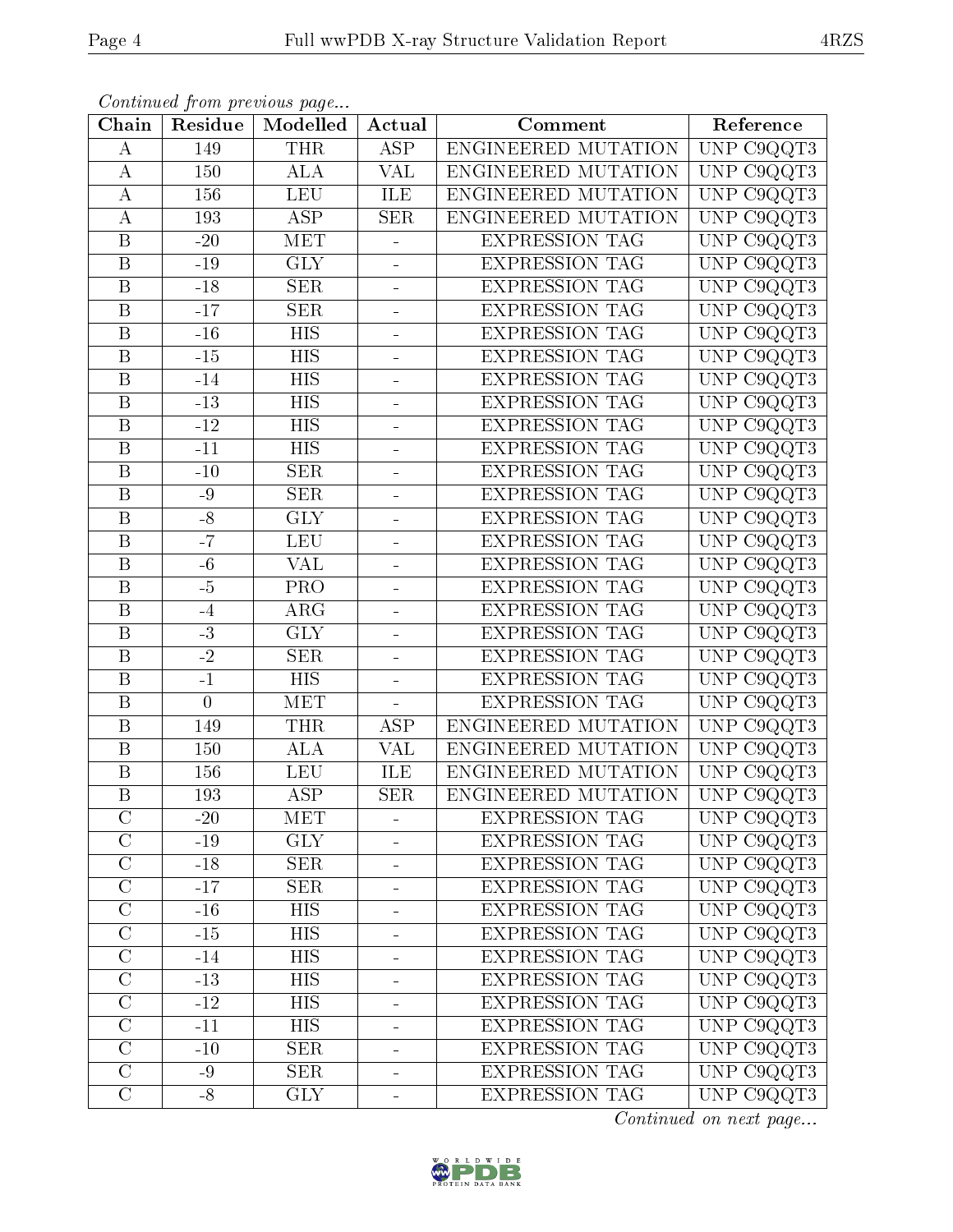| Chain                   | Residue        | Continueu from previous page<br>Modelled | Actual                   | Comment               | Reference                      |
|-------------------------|----------------|------------------------------------------|--------------------------|-----------------------|--------------------------------|
| $\overline{C}$          | $-7$           | <b>LEU</b>                               |                          | <b>EXPRESSION TAG</b> | UNP C9QQT3                     |
| $\overline{C}$          | $-6$           | <b>VAL</b>                               | $\blacksquare$           | <b>EXPRESSION TAG</b> | UNP C9QQT3                     |
| $\overline{\rm C}$      | $-5$           | PRO                                      | $\frac{1}{2}$            | <b>EXPRESSION TAG</b> | UNP C9QQT3                     |
| $\overline{\text{C}}$   | $-4$           | ARG                                      | $\overline{a}$           | <b>EXPRESSION TAG</b> | UNP C9QQT3                     |
| $\overline{\rm C}$      | $-3$           | $\overline{\text{GLY}}$                  | $\equiv$                 | <b>EXPRESSION TAG</b> | UNP C9QQT3                     |
| $\overline{\rm C}$      | $-2$           | <b>SER</b>                               | $\overline{\phantom{0}}$ | <b>EXPRESSION TAG</b> | UNP C9QQT3                     |
| $\overline{C}$          | $-1$           | <b>HIS</b>                               | $\blacksquare$           | <b>EXPRESSION TAG</b> | UNP C9QQT3                     |
| $\overline{\rm C}$      | $\overline{0}$ | <b>MET</b>                               |                          | <b>EXPRESSION TAG</b> | UNP C9QQT3                     |
| $\overline{C}$          | 149            | <b>THR</b>                               | $\overline{\text{ASP}}$  | ENGINEERED MUTATION   | UNP C9QQT3                     |
| $\overline{\rm C}$      | 150            | $\overline{ALA}$                         | $\overline{\text{VAL}}$  | ENGINEERED MUTATION   | UNP C9QQT3                     |
| $\overline{C}$          | 156            | <b>LEU</b>                               | ILE                      | ENGINEERED MUTATION   | $\overline{\text{UNP}}$ C9QQT3 |
| $\overline{\rm C}$      | 193            | $\overline{\text{ASP}}$                  | $\overline{\text{SER}}$  | ENGINEERED MUTATION   | UNP C9QQT3                     |
| $\overline{D}$          | $-20$          | <b>MET</b>                               | ÷,                       | <b>EXPRESSION TAG</b> | UNP C9QQT3                     |
| $\overline{D}$          | $-19$          | <b>GLY</b>                               | $\overline{a}$           | <b>EXPRESSION TAG</b> | UNP C9QQT3                     |
| $\mathbf D$             | $-18$          | <b>SER</b>                               | ÷                        | <b>EXPRESSION TAG</b> | UNP C9QQT3                     |
| D                       | $-17$          | <b>SER</b>                               |                          | <b>EXPRESSION TAG</b> | UNP C9QQT3                     |
| $\overline{\mathrm{D}}$ | $-16$          | $\overline{HIS}$                         | ÷,                       | <b>EXPRESSION TAG</b> | UNP C9QQT3                     |
| D                       | $-15$          | <b>HIS</b>                               | $\blacksquare$           | <b>EXPRESSION TAG</b> | UNP C9QQT3                     |
| $\mathbf D$             | $-14$          | <b>HIS</b>                               | $\blacksquare$           | <b>EXPRESSION TAG</b> | UNP C9QQT3                     |
| $\mathbf D$             | $-13$          | <b>HIS</b>                               | $\overline{\phantom{0}}$ | <b>EXPRESSION TAG</b> | UNP C9QQT3                     |
| $\mathbf D$             | $-12$          | <b>HIS</b>                               | $\blacksquare$           | <b>EXPRESSION TAG</b> | UNP C9QQT3                     |
| $\mathbf D$             | $-11$          | $\overline{HIS}$                         | $\frac{1}{2}$            | <b>EXPRESSION TAG</b> | UNP C9QQT3                     |
| $\mathbf D$             | $-10$          | <b>SER</b>                               | $\blacksquare$           | <b>EXPRESSION TAG</b> | UNP C9QQT3                     |
| $\mathbf D$             | $-9$           | SER                                      | $\frac{1}{2}$            | <b>EXPRESSION TAG</b> | UNP C9QQT3                     |
| $\mathbf D$             | $-8$           | <b>GLY</b>                               | $\overline{\phantom{0}}$ | <b>EXPRESSION TAG</b> | UNP C9QQT3                     |
| D                       | $-7$           | <b>LEU</b>                               | $\blacksquare$           | <b>EXPRESSION TAG</b> | UNP C9QQT3                     |
| $\overline{\rm D}$      | $-6$           | <b>VAL</b>                               | $\equiv$                 | <b>EXPRESSION TAG</b> | UNP C9QQT3                     |
| $\mathbf D$             | $-5$           | PRO                                      | $\blacksquare$           | <b>EXPRESSION TAG</b> | UNP C9QQT3                     |
| $\overline{\text{D}}$   | $-4$           | $\overline{\text{ARG}}$                  | $\overline{\phantom{0}}$ | <b>EXPRESSION TAG</b> | UNP C9QQT3                     |
| $\mathbf D$             | $-3$           | <b>GLY</b>                               | $\blacksquare$           | <b>EXPRESSION TAG</b> | UNP C9QQT3                     |
| $\mathbf D$             | $-2$           | <b>SER</b>                               |                          | <b>EXPRESSION TAG</b> | UNP C9QQT3                     |
| $\overline{D}$          | $-1$           | $\overline{HIS}$                         | ۳                        | <b>EXPRESSION TAG</b> | UNP C9QQT3                     |
| $\overline{D}$          | $\overline{0}$ | <b>MET</b>                               |                          | <b>EXPRESSION TAG</b> | UNP C9QQT3                     |
| ${\rm D}$               | 149            | <b>THR</b>                               | <b>ASP</b>               | ENGINEERED MUTATION   | UNP C9QQT3                     |
| $\mathbf D$             | $150\,$        | <b>ALA</b>                               | VAL                      | ENGINEERED MUTATION   | UNP C9QQT3                     |
| $\mathbf D$             | 156            | <b>LEU</b>                               | ILE                      | ENGINEERED MUTATION   | UNP C9QQT3                     |
| $\overline{D}$          | 193            | <b>ASP</b>                               | <b>SER</b>               | ENGINEERED MUTATION   | UNP C9QQT3                     |

 $\bullet$  Molecule 2 is GLYCEROL (three-letter code: GOL) (formula:  $\rm{C_3H_8O_3}).$ 

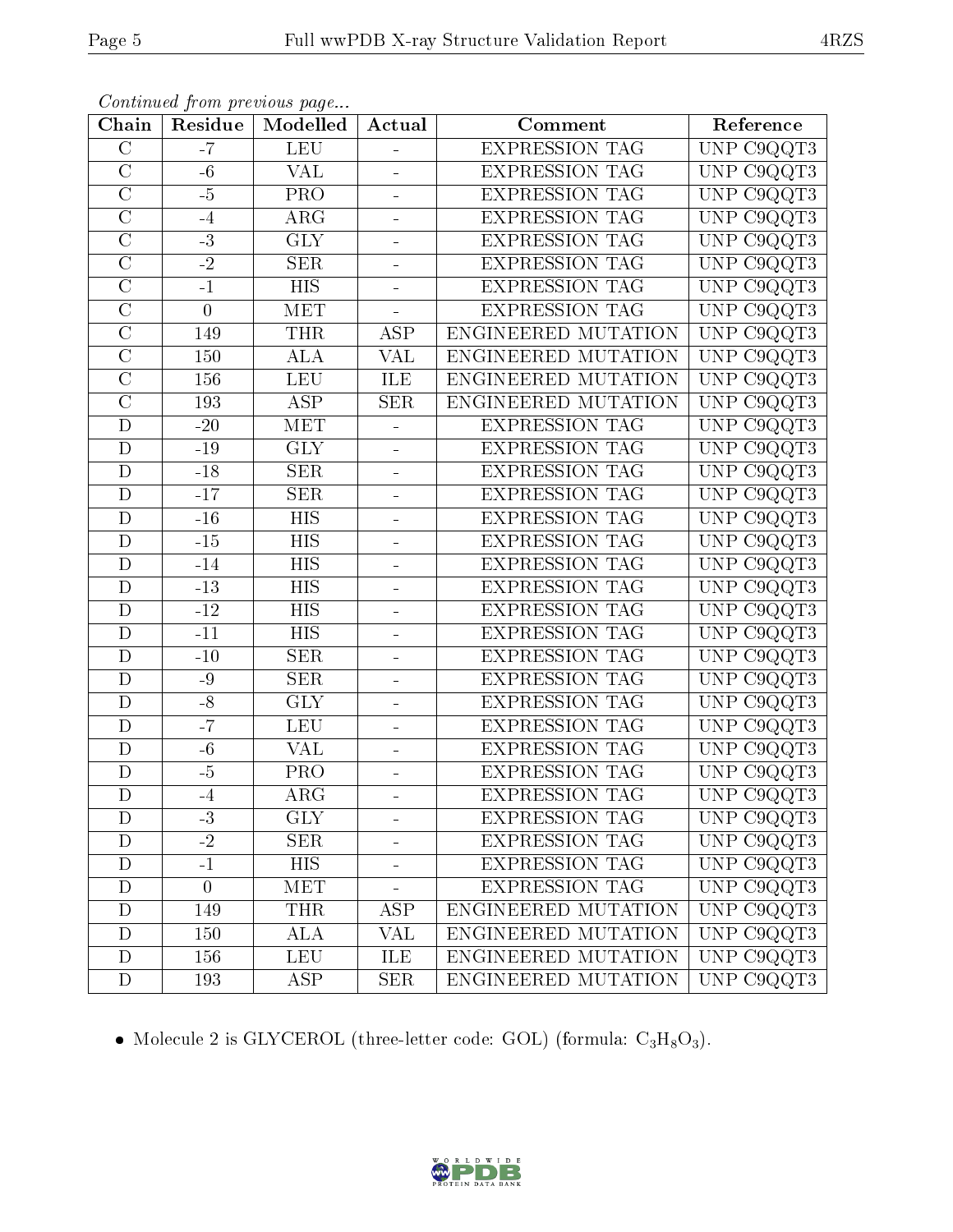

| Mol |   | Chain   Residues | Atoms                                     | ZeroOcc   AltConf |
|-----|---|------------------|-------------------------------------------|-------------------|
| 2   |   |                  | Total C<br>$\overline{O}$<br>3<br>6<br>-3 |                   |
| '2  | В |                  | Total<br>$\mathcal{C}$<br>3<br>3<br>6     |                   |
| 2   |   |                  | Total<br>C<br>3<br>3<br>6                 |                   |
|     |   |                  | Total<br>C<br>3<br>3                      |                   |

• Molecule 3 is water.

| Mol | Chain   Residues | Atoms                               | $ZeroOcc$   AltConf |
|-----|------------------|-------------------------------------|---------------------|
| 3   | 12               | Total<br>$\overline{O}$<br>12<br>12 |                     |
| 3   |                  | Total<br>$\bigcirc$                 |                     |
| 3   |                  | Total<br>- O<br>$\overline{2}$<br>2 |                     |
| 3   | h                | Total<br>5<br>5                     |                     |

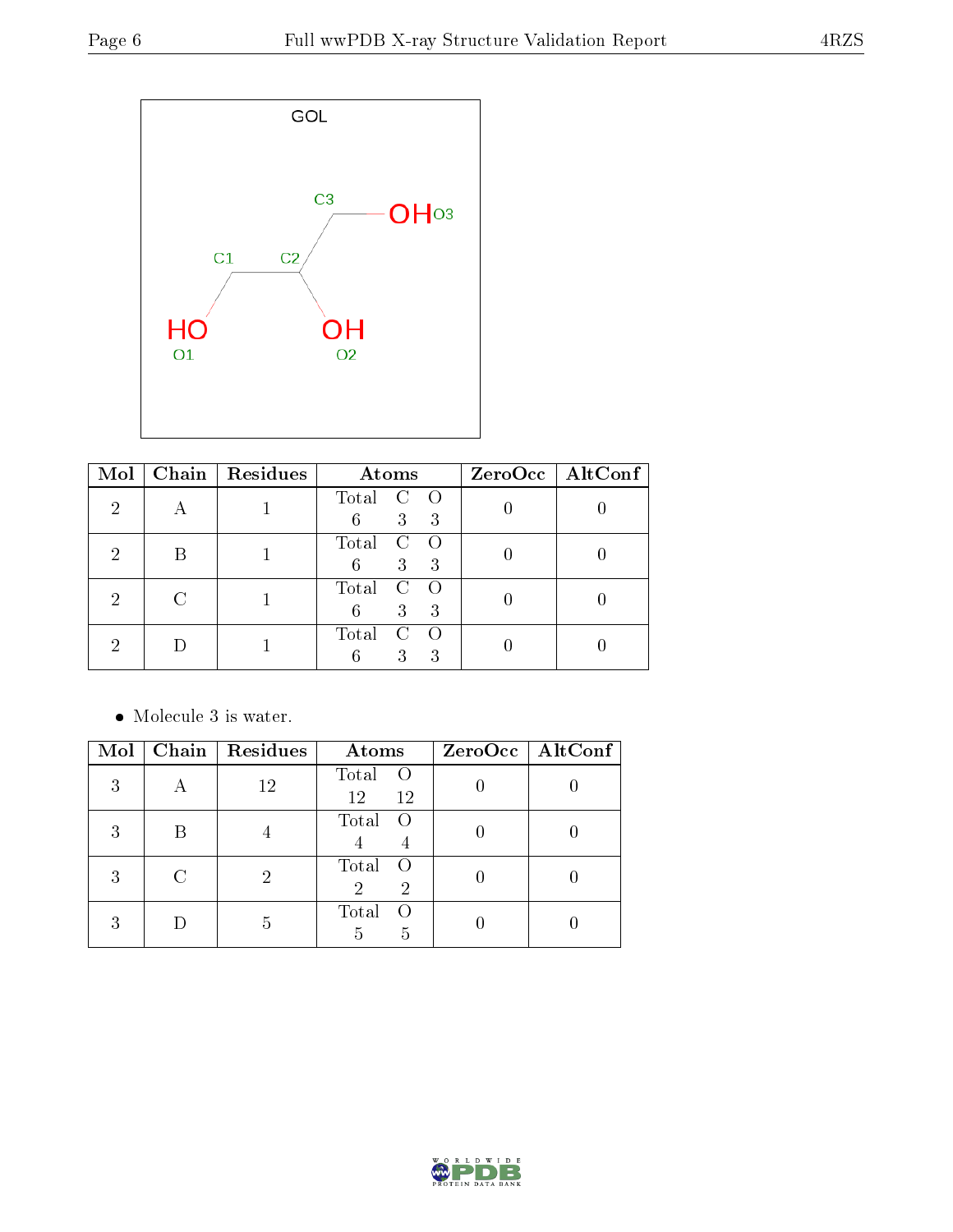# 3 Residue-property plots  $(i)$

These plots are drawn for all protein, RNA and DNA chains in the entry. The first graphic for a chain summarises the proportions of the various outlier classes displayed in the second graphic. The second graphic shows the sequence view annotated by issues in geometry and electron density. Residues are color-coded according to the number of geometric quality criteria for which they contain at least one outlier: green  $= 0$ , yellow  $= 1$ , orange  $= 2$  and red  $= 3$  or more. A red dot above a residue indicates a poor fit to the electron density (RSRZ  $> 2$ ). Stretches of 2 or more consecutive residues without any outlier are shown as a green connector. Residues present in the sample, but not in the model, are shown in grey.



• Molecule 1: Lac repressor

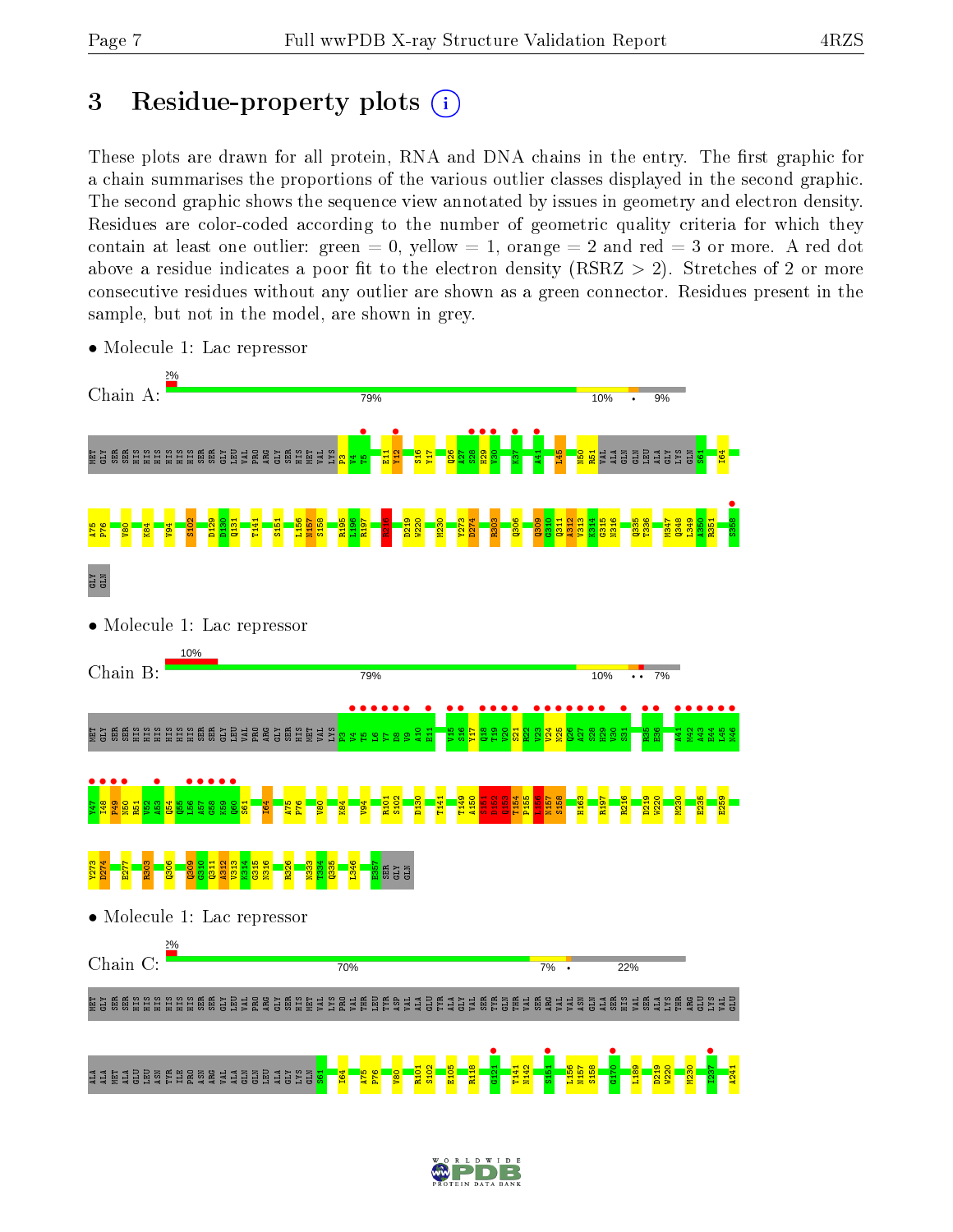

• Molecule 1: Lac repressor



MET GLY SER SER HIS HIS HIS HIS HIS HIS SER SER GLY LEU VAL PRO ARG GLY SER HIS MET VAL LYS PRO VAL THR LEU TYR ASP VAL ALA GLU TYR ALA GLY VAL SER TYR GLN THR VAL SER ARG VAL VAL ASN GLN ALA SER HIS VAL SER ALA LYS THR ARG GLU LYS VAL GLU

#### ALA ALA MET ALA GLU LEU ASN TYR ILE PRO ASN ARG VAL ALA GLN GLN LEU ALA GLY E<br>Si<br>Si  $\frac{5}{1}$ I64 A75 P76  $\frac{1}{2}$ E100 R101 S102 E105 T141 **•**<br>T149 Q153 L156 N157 S158 K203 E215 R216 D219 W220 M230 **1237** I257 •



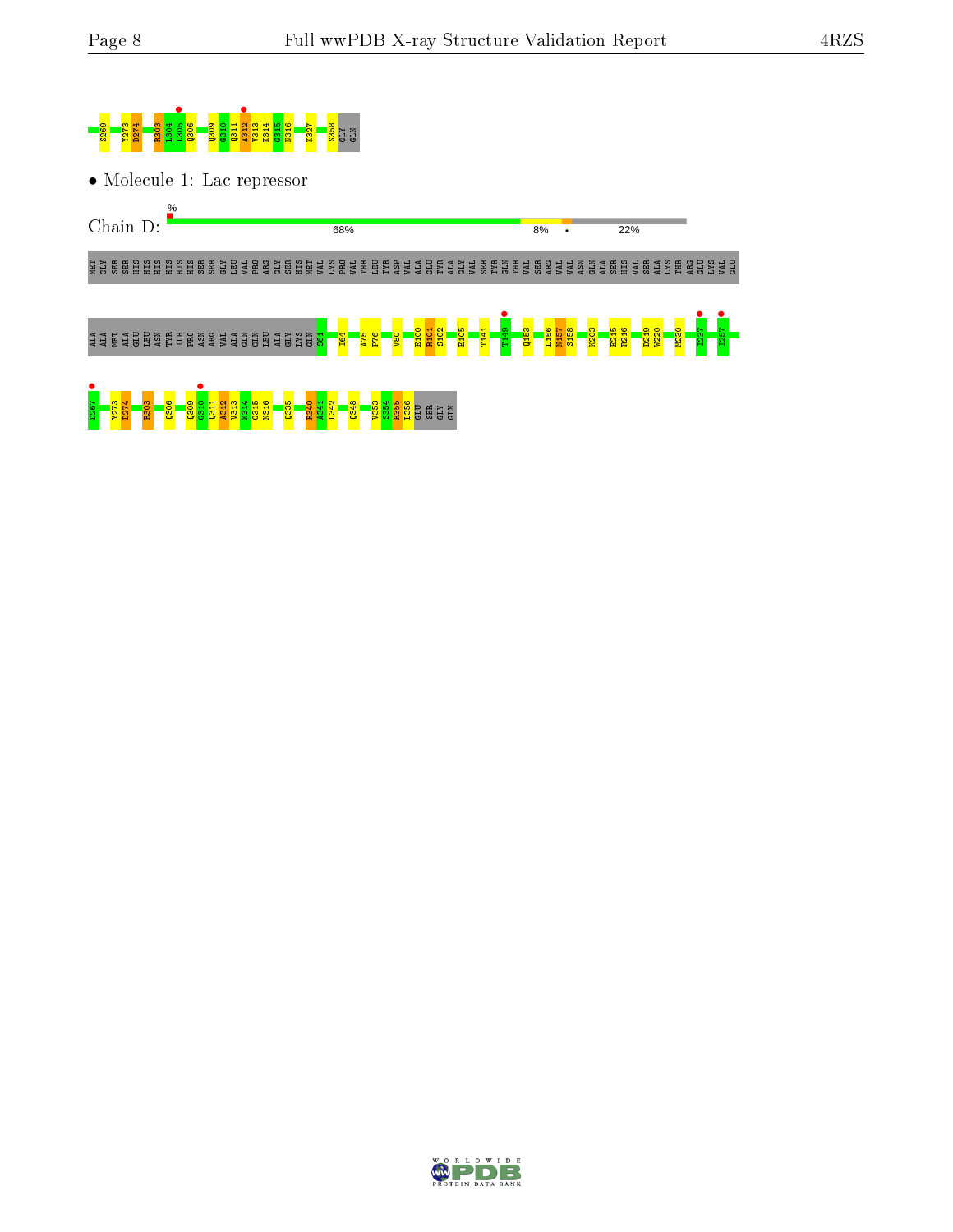# 4 Data and refinement statistics  $(i)$

| Property                                                         | Value                                             | Source     |
|------------------------------------------------------------------|---------------------------------------------------|------------|
| Space group                                                      | P 21 21 21                                        | Depositor  |
| Cell constants                                                   | $91.09\AA$ $111.60\AA$ $189.33\AA$                | Depositor  |
| a, b, c, $\alpha$ , $\beta$ , $\gamma$                           | $90.00^\circ$<br>$90.00^\circ$<br>$90.00^{\circ}$ |            |
| Resolution $(A)$                                                 | 94.49<br>$-2.71$                                  | Depositor  |
|                                                                  | $82.08 - 2.71$                                    | <b>EDS</b> |
| $\%$ Data completeness                                           | $68.1 (94.49 - 2.71)$                             | Depositor  |
| (in resolution range)                                            | 68.2 $(82.08-2.71)$                               | <b>EDS</b> |
| $R_{merge}$                                                      | 0.07                                              | Depositor  |
| $\mathrm{R}_{sym}$                                               | (Not available)                                   | Depositor  |
| $\langle I/\sigma(I) \rangle^{-1}$                               | $3.03$ (at $2.69\text{\AA}$ )                     | Xtriage    |
| Refinement program                                               | <b>REFMAC 5.8.0049</b>                            | Depositor  |
|                                                                  | 0.199,<br>0.239                                   | Depositor  |
| $R, R_{free}$                                                    | 0.200,<br>0.237                                   | DCC        |
| $R_{free}$ test set                                              | 3638 reflections $(10.00\%)$                      | wwPDB-VP   |
| Wilson B-factor $(A^2)$                                          | 73.3                                              | Xtriage    |
| Anisotropy                                                       | 0.074                                             | Xtriage    |
| Bulk solvent $k_{sol}(\text{e}/\text{A}^3), B_{sol}(\text{A}^2)$ | 0.30, 40.6                                        | <b>EDS</b> |
| L-test for $\mathrm{twinning}^2$                                 | $< L >$ = 0.47, $< L2 >$ = 0.30                   | Xtriage    |
| Estimated twinning fraction                                      | No twinning to report.                            | Xtriage    |
| $\overline{F_o}, \overline{F_c}$ correlation                     | 0.94                                              | <b>EDS</b> |
| Total number of atoms                                            | 9530                                              | wwPDB-VP   |
| Average B, all atoms $(A^2)$                                     | 79.0                                              | wwPDB-VP   |

Xtriage's analysis on translational NCS is as follows: The largest off-origin peak in the Patterson function is  $3.17\%$  of the height of the origin peak. No significant pseudotranslation is detected.

<sup>&</sup>lt;sup>2</sup>Theoretical values of  $\langle |L| \rangle$ ,  $\langle L^2 \rangle$  for acentric reflections are 0.5, 0.333 respectively for untwinned datasets, and 0.375, 0.2 for perfectly twinned datasets.



<span id="page-8-1"></span><span id="page-8-0"></span><sup>1</sup> Intensities estimated from amplitudes.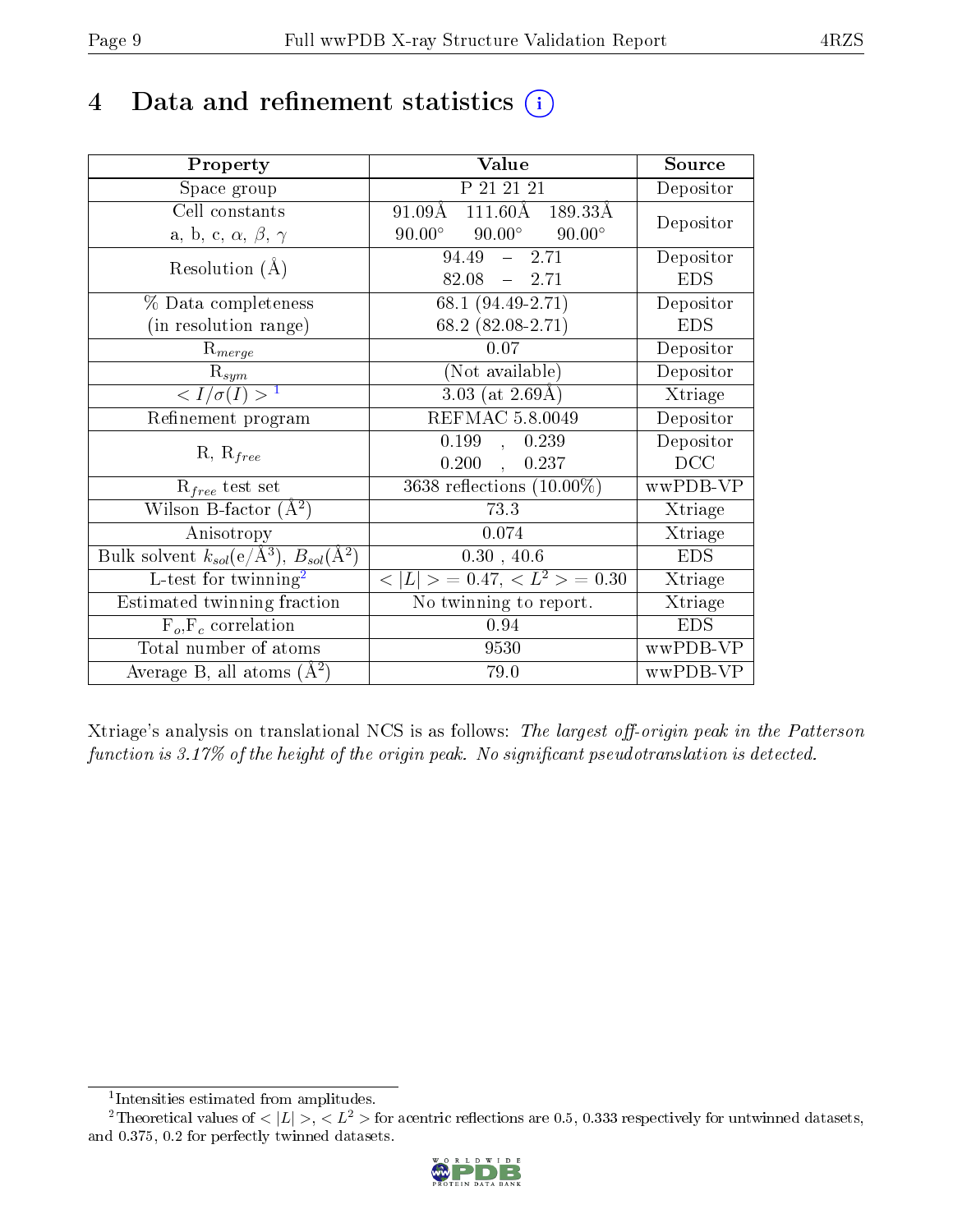# 5 Model quality  $(i)$

### 5.1 Standard geometry  $(i)$

Bond lengths and bond angles in the following residue types are not validated in this section: GOL

The Z score for a bond length (or angle) is the number of standard deviations the observed value is removed from the expected value. A bond length (or angle) with  $|Z| > 5$  is considered an outlier worth inspection. RMSZ is the root-mean-square of all Z scores of the bond lengths (or angles).

| Mol | Chain  |       | Bond lengths        |      | Bond angles                   |
|-----|--------|-------|---------------------|------|-------------------------------|
|     |        | RMSZ  | # $ Z >5$           | RMSZ | # $ Z >5$                     |
|     |        | 0.78  | 0/2586              | 0.81 | $3/3527$ $(0.\overline{1\%})$ |
|     | В      | 10.85 | $5/2635(0.2\%)$     | 2.24 | $9/3600(0.2\%)$               |
|     | $\cap$ | 0.68  | 0/2186              | 0.76 | 0/2982                        |
|     | $\Box$ | 0.73  | 0/2214              | 0.80 | $2/3015(0.1\%)$               |
| AĦ  | All    | 5.71  | 5/9621<br>$(0.1\%)$ | 1.35 | 14/13124<br>$(0.1\%)$         |

Chiral center outliers are detected by calculating the chiral volume of a chiral center and verifying if the center is modelled as a planar moiety or with the opposite hand.A planarity outlier is detected by checking planarity of atoms in a peptide group, atoms in a mainchain group or atoms of a sidechain that are expected to be planar.

|  | Mol   Chain   $\#\text{Chirality outliers}$   $\#\text{Planarity outliers}$ |
|--|-----------------------------------------------------------------------------|
|  |                                                                             |
|  |                                                                             |
|  |                                                                             |
|  |                                                                             |

All (5) bond length outliers are listed below:

| Mol | Chain | Res   | Type                 | Atoms   | Z      | Observed $(A)$ | Ideal(A) |
|-----|-------|-------|----------------------|---------|--------|----------------|----------|
|     | В     | 152[A | $\operatorname{ASP}$ | $CB-CG$ | 357.17 | 9.01           | 1.51     |
|     | В     | 152 B | ASP                  | $CB-CG$ | 357.17 | 9.01           | 1.51     |
|     | B     | 151[A | <b>SER</b>           | $CB-OG$ | 163.70 | 3.55           | 1.42     |
|     | Β     | 151 B | <b>SER</b>           | CB-OG   | 163.70 | 3.55           | 1.42     |
|     |       | 277   |                      | CG-CD   | 5.15   | 1.59           | 1.51     |

All (14) bond angle outliers are listed below:

| ' Mol - | $\parallel$ Chain $\parallel$ Res |        | $\sim$   Type $\perp$ | Atoms                                        | Observed( $^o$ )   Ideal( $^o$ ) |  |
|---------|-----------------------------------|--------|-----------------------|----------------------------------------------|----------------------------------|--|
|         |                                   | 152[A] |                       | $\vert$ ASP $\vert$ CB-CG-OD1 $\vert$ -68.77 | $56.41\,$                        |  |

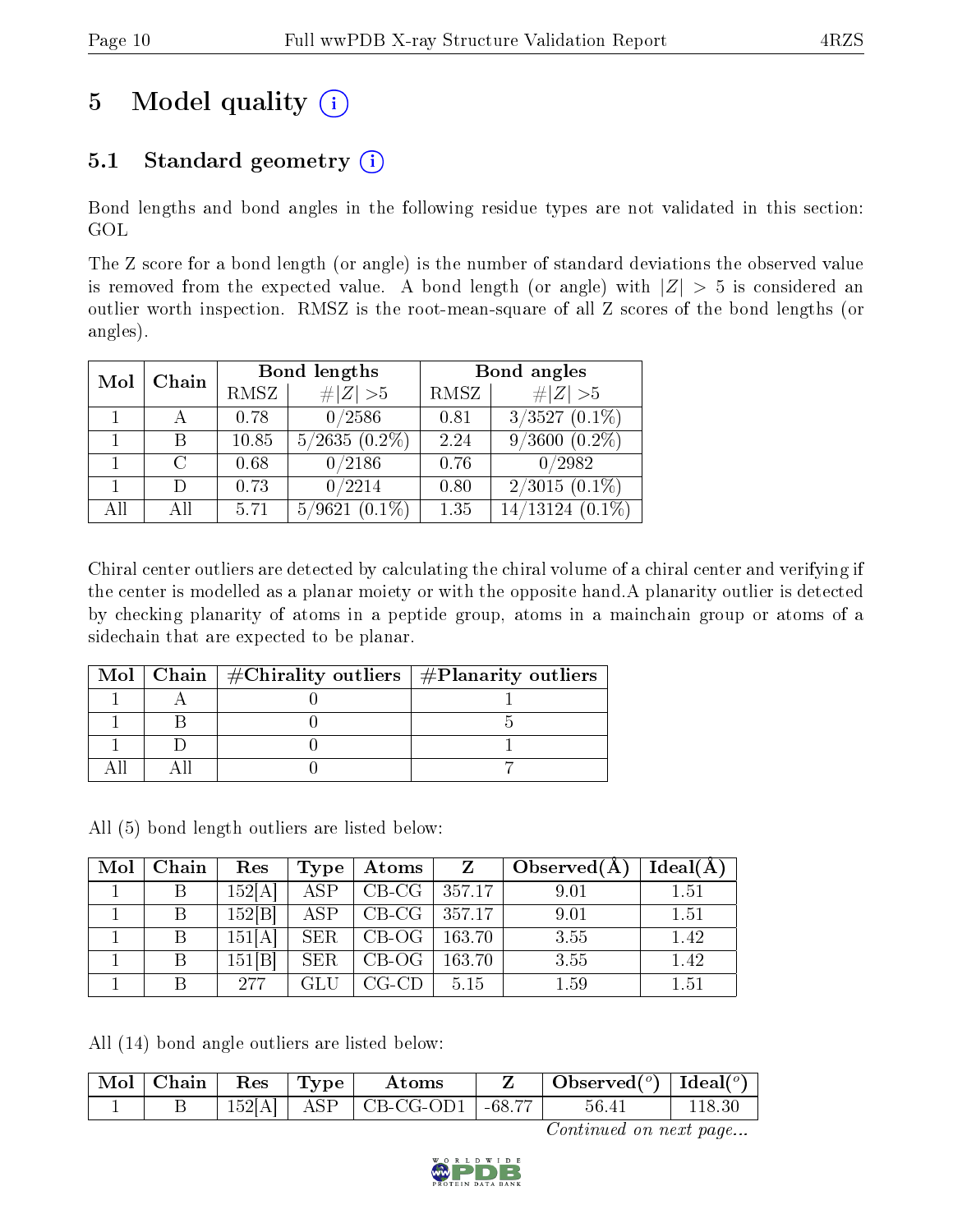| Mol | Chain | Res    | <b>Type</b> | Atoms        | Z        | Observed $(°)$ | Ideal $(^\circ)$ |
|-----|-------|--------|-------------|--------------|----------|----------------|------------------|
|     | Β     | 152 B  | <b>ASP</b>  | $CB-CG-OD1$  | $-68.77$ | 56.41          | 118.30           |
|     | Β     | 152[A] | <b>ASP</b>  | $CB-CG-OD2$  | 49.96    | 163.26         | 118.30           |
| 1   | Β     | 152 B  | ASP         | $CB-CG-OD2$  | 49.96    | 163.26         | 118.30           |
|     | Β     | 152[A] | ASP         | $CA-CB-CG$   | $-25.52$ | 57.27          | 113.40           |
| 1   | B     | 152 B  | <b>ASP</b>  | $CA-CB-CG$   | $-25.52$ | 57.27          | 113.40           |
| 1   | А     | 216    | $\rm{ARG}$  | $NE- CZ-NH1$ | 6.11     | 123.35         | 120.30           |
|     | B     | 216    | $\rm{ARG}$  | $NE- CZ-NH2$ | $-5.95$  | 117.32         | 120.30           |
| 1   | А     | 216    | $\rm{ARG}$  | $NE-CZ-NH2$  | $-5.61$  | 117.50         | 120.30           |
| 1   | В     | 50     | <b>ASN</b>  | $N$ -CA-C    | 5.48     | 125.79         | 111.00           |
|     | D     | 101    | $\rm{ARG}$  | $N$ -CA-C    | $-5.42$  | 96.36          | 111.00           |
| 1   | В     | 326    | $\rm{ARG}$  | $NE-CZ-NH1$  | 5.42     | 123.01         | 120.30           |
|     | D     | 216    | $\rm{ARG}$  | $NE-CZ-NH2$  | $-5.17$  | 117.72         | 120.30           |
|     | A     | 347    | MET         | $CA-CB-CG$   | 5.09     | 121.96         | 113.30           |

There are no chirality outliers.

All (7) planarity outliers are listed below:

| Mol | Chain | Res   | Type       | Group   |
|-----|-------|-------|------------|---------|
|     |       | 315   | <b>GLY</b> | Peptide |
|     | В     | 149   | <b>THR</b> | Peptide |
|     | В     | 151 B | SER.       | Peptide |
| 1   | В     | 315   | <b>GLY</b> | Peptide |
| 1   | В     | 49    | <b>PRO</b> | Peptide |
|     | В     | 61    | <b>SER</b> | Peptide |
|     |       | 315   | <b>GLY</b> | Peptide |

### 5.2 Too-close contacts  $(i)$

In the following table, the Non-H and H(model) columns list the number of non-hydrogen atoms and hydrogen atoms in the chain respectively. The H(added) column lists the number of hydrogen atoms added and optimized by MolProbity. The Clashes column lists the number of clashes within the asymmetric unit, whereas Symm-Clashes lists symmetry related clashes.

|  |      | Mol   Chain   Non-H   H(model)   H(added) |      |    | $Clashes$   Symm-Clashes |
|--|------|-------------------------------------------|------|----|--------------------------|
|  | 2547 |                                           | 2515 | 19 |                          |
|  | 2595 |                                           | 2541 | 50 |                          |
|  | 2157 |                                           | 2131 | 13 |                          |
|  | 2184 |                                           | 2188 |    |                          |
|  |      |                                           |      |    |                          |
|  |      |                                           |      |    |                          |
|  |      |                                           |      |    |                          |

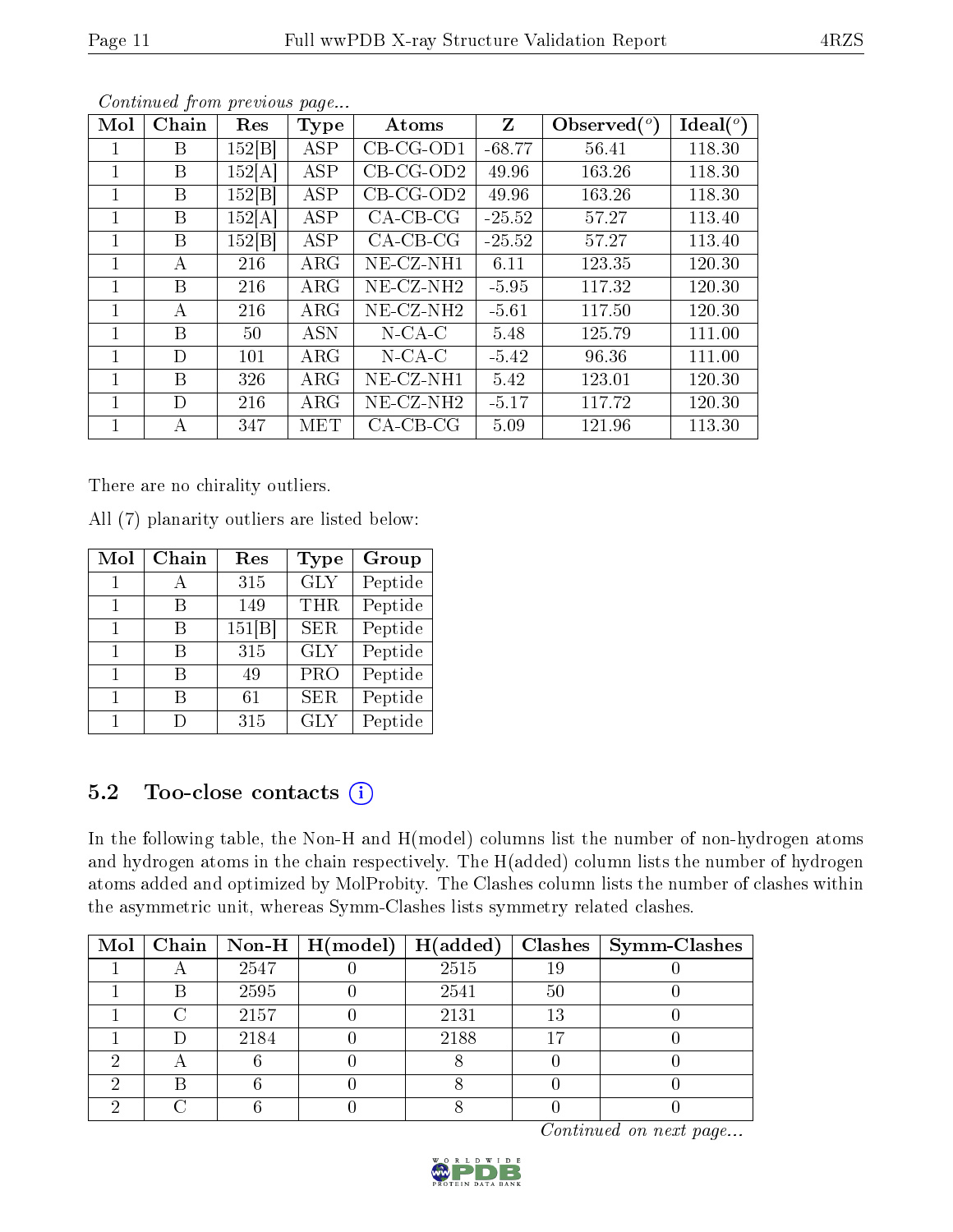|  |      |      | Mol   Chain   Non-H   H(model)   $\overline{H}(added)$   Clashes   Symm-Clashes |
|--|------|------|---------------------------------------------------------------------------------|
|  |      |      |                                                                                 |
|  |      |      |                                                                                 |
|  |      |      |                                                                                 |
|  |      |      |                                                                                 |
|  |      |      |                                                                                 |
|  | 9530 | 9407 |                                                                                 |

The all-atom clashscore is defined as the number of clashes found per 1000 atoms (including hydrogen atoms). The all-atom clashscore for this structure is 5.

All (91) close contacts within the same asymmetric unit are listed below, sorted by their clash magnitude.

| Atom-1                                   | Atom-2                      | Interatomic       | Clash             |
|------------------------------------------|-----------------------------|-------------------|-------------------|
|                                          |                             | distance $(\AA)$  | overlap $(\AA)$   |
| 1:B:152[B]:ASP:HB3                       | 1:B:153[B]:GLN:NE2          | 1.34              | 1.41              |
| 1:B:154[B]:THR:CG2                       | 1:B:156[B]:LEU:HG           | 1.79              | $\overline{1.11}$ |
| 1:B:154[B]:THR:HG22                      | 1:B:156[B]:LEU:HG           | 1.15              | 1.09              |
| 1:B:152[B]:ASP:CB                        | 1:B:153[B]:GLN:NE2          | 2.16              | 1.08              |
| 1:B:130:ASP:CB                           | 1:B:152[B]:ASP:HB2          | 1.97              | 0.94              |
| $1:\overline{B:151[B]:\text{SER}:OG}$    | 1:B:152[B]:ASP:N            | 1.99              | 0.87              |
| 1:B:153[B]:GLN:O                         | 1:B:154[B]:THR:C            | 2.12              | 0.85              |
| 1:B:152[B]:ASP:HB3                       | 1:B:153[B]:GLN:HE22         | 1.02              | 0.84              |
| 1:B:151[B]: <b>SER</b> : <b>O</b>        | 1:B:153[B]:GLN:N            | 2.13              | 0.82              |
| 1:B:154[B]:THR:CG2                       | 1:B:156[B]:LEU:CG           | 2.58              | 0.81              |
| 1:B:155[B]:PRO:HG2                       | 1:B:156[B]:LEU:N            | 1.97              | 0.80              |
| 1:B:51:ARG:CB                            | 1:B:54:GLN:CB               | 2.61              | 0.79              |
| 1:B:154[B]:THR:HG21                      | 1:B:156[B]:LEU:CD2          | 2.16              | 0.74              |
| 1:B:130:ASP:CB                           | 1:B:152[B]:AST:CB           | 2.70              | 0.70              |
| 1:A:11:GLU:HB3                           | 1: D: 203: LYS: HD2         | 1.75              | 0.69              |
| 1: D: 75: ALA: HB3                       | 1: D: 76: PRO: HD3          | $\overline{1.75}$ | 0.68              |
| 1:B:75:ALA:HB3                           | 1:B:76:PRO:HD3              | 1.76              | 0.68              |
| 1:B:154[B]:THR:HG21                      | 1:B:156[B]:LEU:HD21         | 1.75              | $\overline{0.67}$ |
| 1: A:351: ARG: NH1                       | 1:B:259:GLU:O               | 2.27              | 0.67              |
| $1:B:\overline{150 B}:\overline{ALA:CB}$ | 1:B:158:SER:HB2             | 2.25              | 0.66              |
| 1:B:157:ASN:HD22                         | 1:B:157:ASN:N               | 1.93              | 0.66              |
| 1:B:155[B]:PRO:CG                        | 1:B:156[B]:LEU:N            | 2.58              | 0.65              |
| $1:\overline{A:75:ALA:HB3}$              | $1:\overline{A:76:PRO:HD3}$ | 1.79              | 0.65              |
| 1:B:153[B]:GLN:O                         | 1:B:154[B]:THR:O            | 2.14              | 0.64              |
| 1:B:154[B]:THR:HG22                      | 1:B:156[B]:LEU:CG           | 2.10              | 0.63              |
| 1: D: 355: ARG: O                        | 1: D: 356: LEU: C           | 2.38              | 0.63              |
| 1:B:152[A]:ASP:O                         | 1:B:153[A]:GLN:C            | 2.36              | 0.62              |
| 1:A:157:ASN:HD22                         | 1: A: 157: ASN: N           | 1.96              | $\overline{0.62}$ |

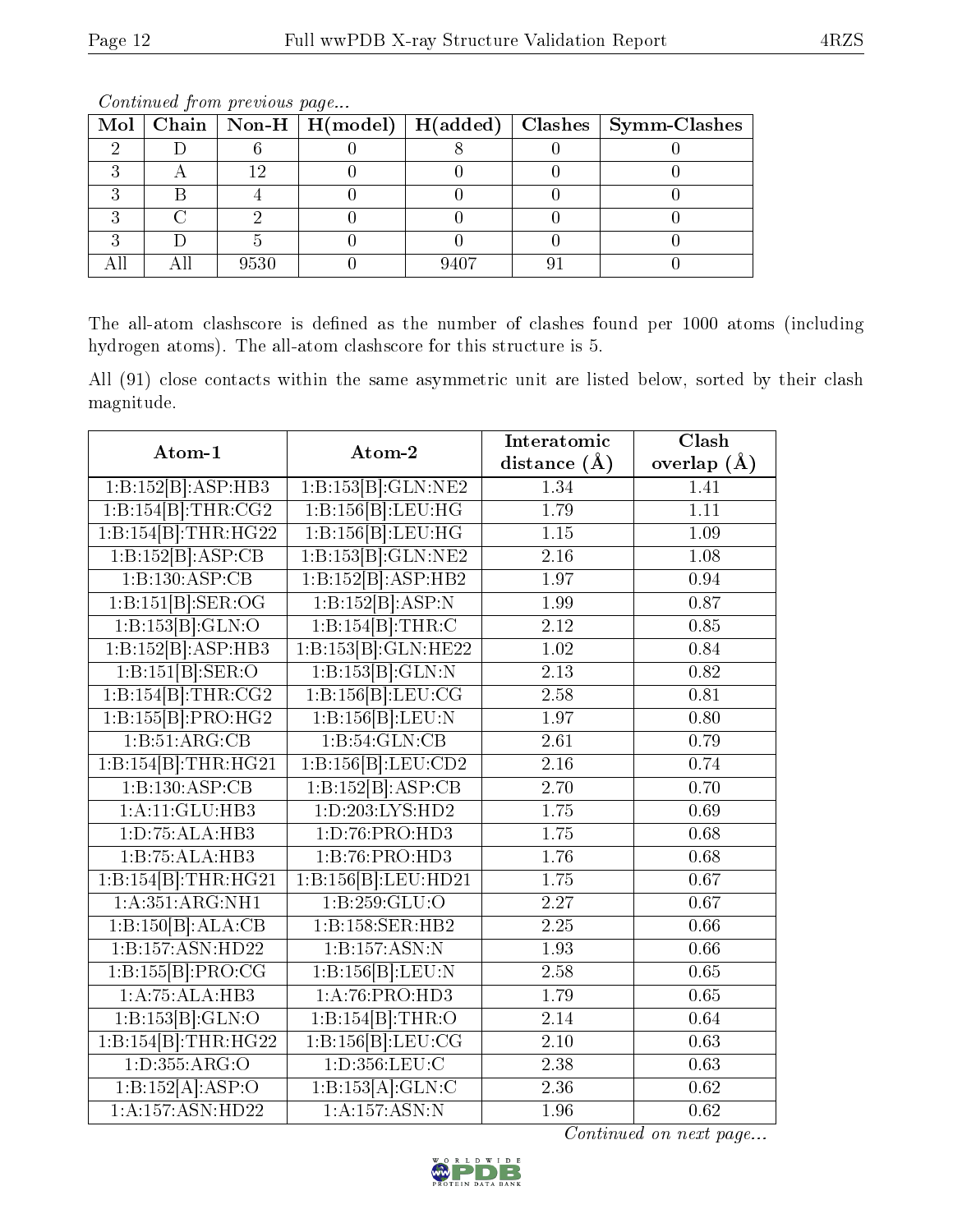| Atom-1                     | Atom-2                        | Interatomic      | $\overline{\text{Clash}}$ |  |
|----------------------------|-------------------------------|------------------|---------------------------|--|
|                            |                               | distance $(\AA)$ | overlap $(\AA)$           |  |
| 1: A:17:TYR:CE2            | 1: D: 153: GLN: HG3           | 2.35             | $\overline{0.62}$         |  |
| 1:D:157:ASN:HD22           | 1: D: 157: ASN: N             | 1.98             | 0.62                      |  |
| 1: C: 75: ALA: HB3         | 1:C:76:PRO:HD3                | 1.81             | 0.61                      |  |
| 1: D: 340: ARG: HD3        | 1:D:340:ARG:O                 | 2.02             | 0.58                      |  |
| 1:B:235:GLU:HA             | 1:C:327:LYS:NZ                | 2.19             | 0.58                      |  |
| 1:B:155[B]:PRO:HG2         | 1:B:156[B]:LEU:H              | 1.70             | 0.56                      |  |
| 1:B:154[B]:THR:HB          | 1:B:156[B]:LEU:HD11           | 1.86             | 0.56                      |  |
| 1:B:154[B]:THR:HG21        | 1:B:156[B]:LEU:CG             | 2.35             | 0.54                      |  |
| 1:C:306:GLN:HB3            | 1:C:312:ALA:HB2               | 1.90             | 0.53                      |  |
| 1:A:306:GLN:HB3            | 1:A:312:ALA:HB2               | 1.90             | 0.53                      |  |
| 1:D:353:VAL:HA             | 1:D:356:LEU:HD12              | 1.89             | 0.53                      |  |
| 1: D: 306: GLN: HB3        | 1: D: 312: ALA: HB2           | 1.92             | 0.51                      |  |
| 1:B:306:GLN:HB3            | 1:B:312:ALA:HB2               | 1.92             | $0.51\,$                  |  |
| 1: A:273: TYR:O            | 1:A:274:ASP:CB                | 2.59             | 0.51                      |  |
| 1: A:273:TYR:O             | 1:A:274:ASP:HB2               | 2.11             | 0.50                      |  |
| 1:C:273:TYR:O              | 1:C:274:ASP:HB2               | 2.12             | 0.50                      |  |
| 1:C:273:TYR:O              | 1:C:274:ASP:CB                | 2.61             | 0.49                      |  |
| 1:B:303:ARG:NH2            | 1:B:313:VAL:O                 | 2.46             | 0.49                      |  |
| 1:D:273:TYR:O              | 1:D:274:ASP:HB2               | 2.13             | 0.49                      |  |
| 1:B:273:TYR:O              | 1:B:274:ASP:CB                | 2.60             | 0.48                      |  |
| 1:B:273:TYR:O              | 1:B:274:ASP:HB2               | 2.12             | 0.48                      |  |
| 1:C:303:ARG:NH2            | 1:C:313:VAL:O                 | 2.46             | 0.48                      |  |
| 1: D: 303: ARG: NH2        | 1:D:313:VAL:O                 | 2.47             | 0.48                      |  |
| 1:B:21:SER:O               | 1:B:25:ASN:ND2                | 2.46             | 0.48                      |  |
| 1: D: 273: TYR: O          | 1:D:274:ASP:CB                | 2.62             | 0.48                      |  |
| 1:A:303:ARG:NH2            | 1: A:313: VAL:O               | 2.47             | 0.47                      |  |
| 1:B:155[B]:PRO:CG          | 1:B:156[B]:LEU:H              | 2.27             | 0.47                      |  |
| 1:B:163:HIS:CD2            | 1:B:163:HIS:H                 | 2.32             | 0.47                      |  |
| 1:D:355:ARG:O              | 1:D:356:LEU:O                 | 2.33             | 0.47                      |  |
| 1: A: 129: ASP: HB3        | 1: A: 195: ARG: NH1           | 2.30             | 0.46                      |  |
| 1:B:154[B]:THR:O           | 1: B:155 B : PRO:C            | 2.51             | 0.46                      |  |
| 1:B:157:ASN:N              | 1:B:157:ASN:ND2               | 2.61             | 0.45                      |  |
| 1: B:76: PRO:O             | 1:B:80:VAL:HG23               | 2.16             | 0.45                      |  |
| 1: A:16: SER:HB2           | 1:D:153:GLN:HE22              | 1.81             | 0.45                      |  |
| 1:A:3:PRO:HB2              | 1: D: 215: GLU: OE2           | 2.16             | 0.45                      |  |
| 1:B:333:ASN:OD1            | 1:B:335:GLN:HB2               | 2.17             | 0.45                      |  |
| $1:B:154[B]:\text{THR:HB}$ | 1:B:156[B]:LEU:CD1            | 2.46             | 0.45                      |  |
| 1:B:309:GLN:HB2            | 1:B:309:GLN:HE21              | 1.61             | 0.44                      |  |
| 1:B:154[B]:THR:CG2         | 1:B:156[B]:LEU:CD2            | 2.89             | 0.44                      |  |
| 1:C:76:PRO:O               | 1:C:80:VAL:HG23               | 2.18             | 0.44                      |  |
| 1:A:157:ASN:N              | $1:A:157: \overline{ASN:ND2}$ | 2.65             | 0.44                      |  |

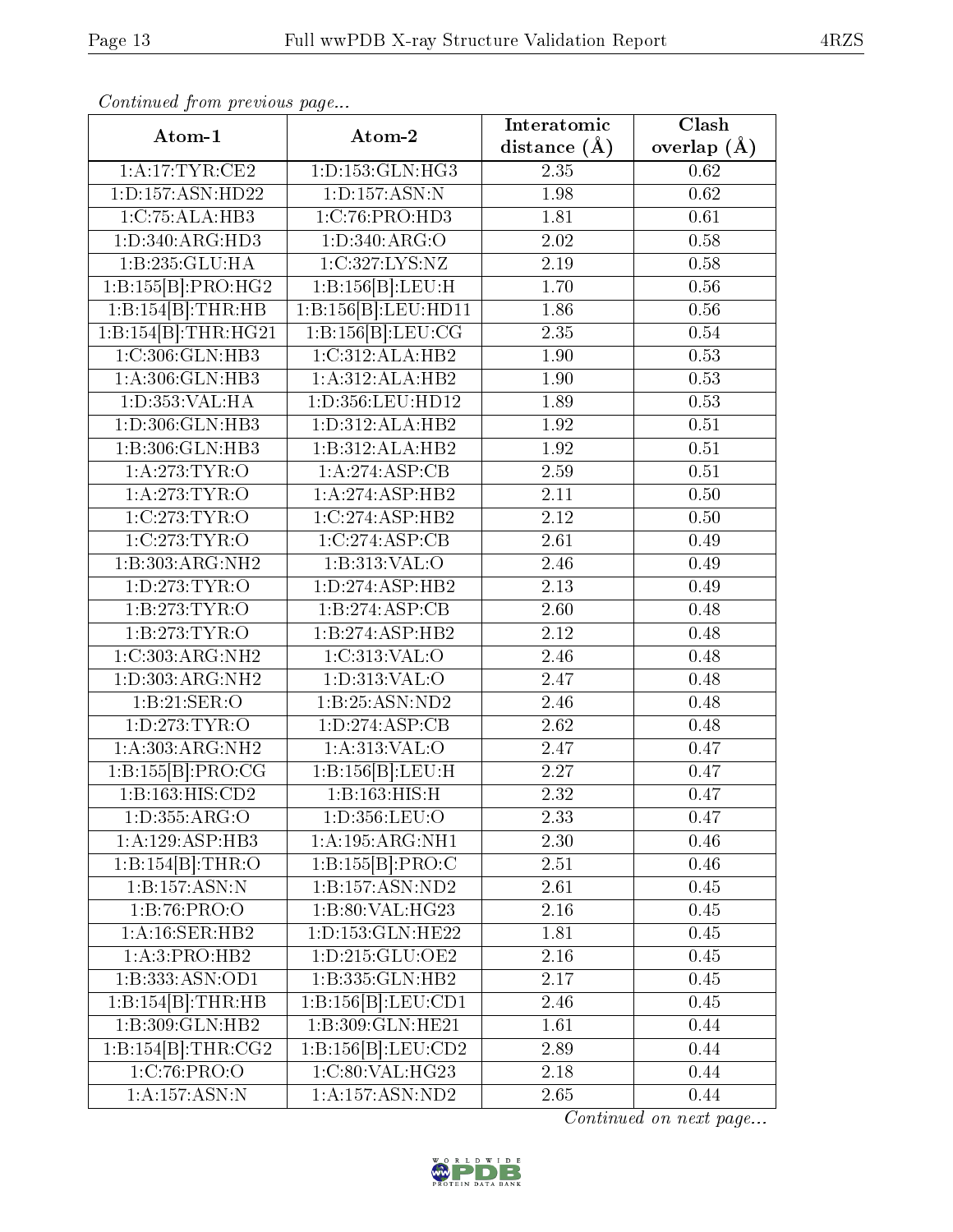| Atom-1                          | Atom-2                         | Interatomic       | $\overline{\text{Clash}}$ |
|---------------------------------|--------------------------------|-------------------|---------------------------|
|                                 |                                | distance $(A)$    | overlap $(\AA)$           |
| 1:B:151[B]:SER:HG               | 1:B:152[B]:ASP:H               | 1.54              | 0.44                      |
| 1:A:219:ASP:O                   | 1:A:220:TRP:HB2                | 2.18              | 0.44                      |
| 1:A:309:GLN:HB2                 | 1:A:309:GLN:HE21               | 1.63              | 0.44                      |
| 1:B:48:ILE:CB                   | 1:B:49:PRO:HD2                 | 2.48              | 0.44                      |
| 1:A:216:ARG:HH11                | 1: A:216:ARG:HG2               | 1.84              | 0.43                      |
| 1:A:76:PRO:O                    | 1:A:80:VAL:HG23                | 2.18              | 0.43                      |
| 1:B:153[B]:GLN:C                | 1:B:154[B]:THR:O               | $\overline{2.56}$ | 0.43                      |
| 1:C:157:ASN:HD21                | 1:C:314:LYS:HA                 | 1.84              | 0.43                      |
| 1:B:235:GLU:HA                  | 1:C:327:LYS:HZ1                | 1.84              | 0.43                      |
| 1:D:76:PRO:O                    | 1:D:80:VAL:HG23                | 2.19              | 0.43                      |
| 1:B:235:GLU:HA                  | 1:C:327:LYS:HZ3                | 1.85              | 0.42                      |
| 1: D: 100: GLU: HA              | 1: D: 101: ARG: CB             | 2.49              | 0.42                      |
| 1:D:219:ASP:O                   | 1: D: 220: TRP: HB2            | 2.20              | 0.42                      |
| 1:B:219:ASP:O                   | 1:B:220:TRP:HB2                | $\overline{2.19}$ | 0.41                      |
| 1:C:241:ALA:HA                  | 1:C:269:SER:O                  | 2.20              | 0.41                      |
| 1:B:152[B]:ASP:C                | $1:B:153\overline{[B]:GLN:CG}$ | 2.89              | 0.41                      |
| 1:B:84:LYS:HA                   | 1:B:94:VAL:HG21                | 2.03              | 0.41                      |
| 1: A:84: LYS:HA                 | 1:A:94:VAL:HG21                | 2.03              | 0.41                      |
| 1:B:64:ILE:HD13                 | $1:B:64:ILE:H\overline{G21}$   | 1.81              | 0.40                      |
| 1:C:219:ASP:O                   | 1:C:220:TRP:HB2                | 2.21              | 0.40                      |
| 1:C:189:LEU:HA                  | 1:C:189:LEU:HD23               | 1.95              | 0.40                      |
| $1: A: 12: TYR: \overline{CE1}$ | 1:A:45:LEU:HD21                | 2.57              | 0.40                      |

There are no symmetry-related clashes.

### 5.3 Torsion angles (i)

#### 5.3.1 Protein backbone (i)

In the following table, the Percentiles column shows the percent Ramachandran outliers of the chain as a percentile score with respect to all X-ray entries followed by that with respect to entries of similar resolution.

The Analysed column shows the number of residues for which the backbone conformation was analysed, and the total number of residues.

| Mol | Chain | Analysed        | Favoured     | Allowed   | Outliers  | Percentiles     |                     |
|-----|-------|-----------------|--------------|-----------|-----------|-----------------|---------------------|
|     |       | $344/381(90\%)$ | 320 $(93\%)$ | $20(6\%)$ | $4(1\%)$  | 13 <sup>°</sup> | $\sqrt{30}$         |
|     |       | $360/381(94\%)$ | 330 (92\%)   | 17(5%)    | 13 $(4%)$ | 3               | $\vert\vert\vert_6$ |
|     |       | 296/381(78%)    | 280 (95%)    | 12(4%)    | $4(1\%)$  |                 | 26                  |

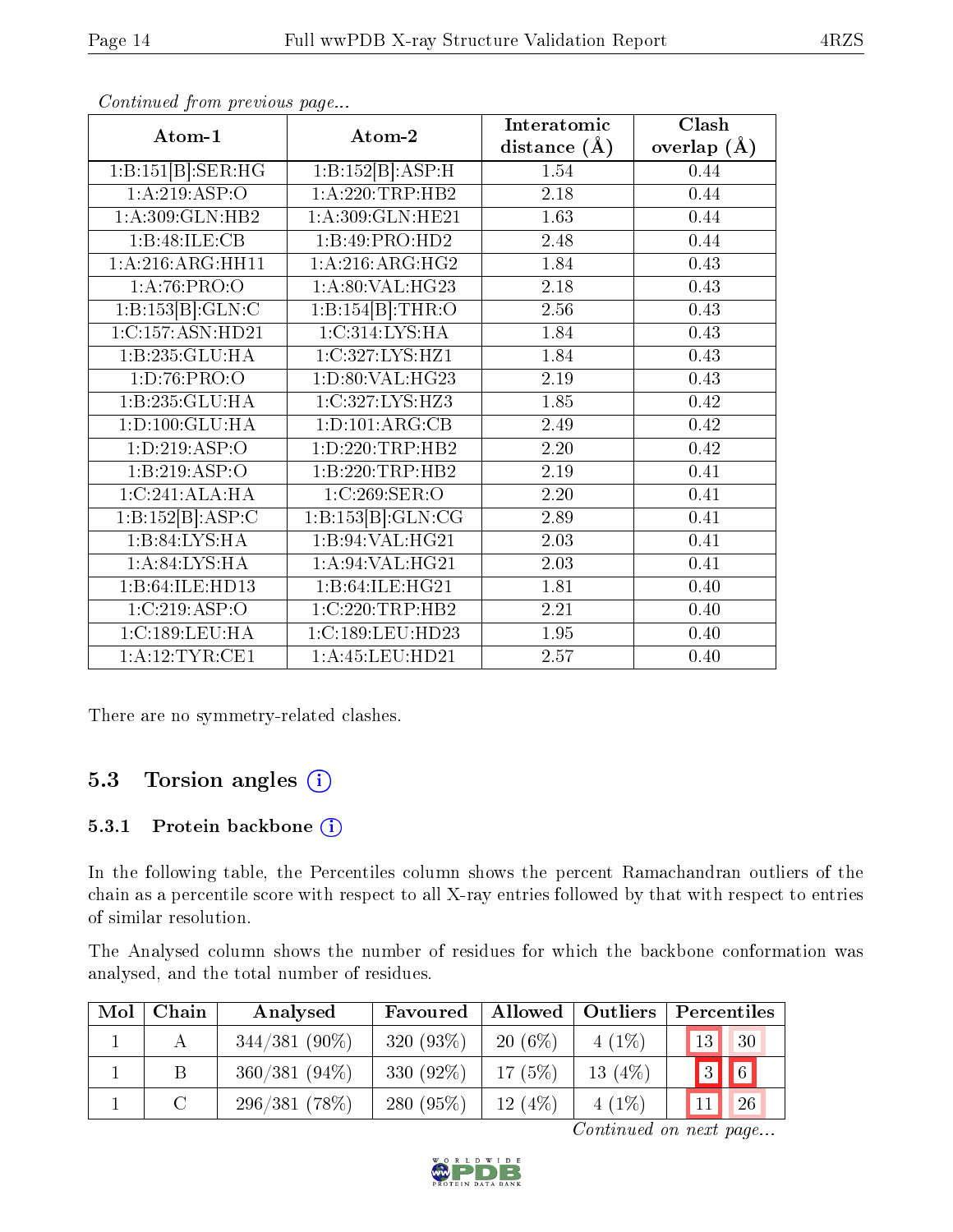| Continued from previous page |  |  |
|------------------------------|--|--|

| Mol | Chain | Analysed                         | Favoured     |           | Allowed   Outliers   Percentiles |                 |            |
|-----|-------|----------------------------------|--------------|-----------|----------------------------------|-----------------|------------|
|     |       | 295/381(77%)                     | $-282(96\%)$ | $10(3\%)$ | $3(1\%)$                         | 15 <sup>1</sup> | $\vert$ 35 |
| All | All   | $1295/1524$ (85\%)   1212 (94\%) |              | 59 (5%)   | $24(2\%)$                        | $\boxed{9}$     | 18         |

All (24) Ramachandran outliers are listed below:

| Mol            | Chain                               | Res              | Type                    |
|----------------|-------------------------------------|------------------|-------------------------|
| $\mathbf{1}$   | $\overline{\mathrm{B}}$             | 152[A]           | $\overline{\text{ASP}}$ |
| $\mathbf{1}$   | $\, {\bf B}$                        | 152 B            | <b>ASP</b>              |
| $\overline{1}$ | $\overline{\mathrm{B}}$             | 156[A]           | $\overline{\text{LEU}}$ |
| $\overline{1}$ | $\overline{\mathrm{B}}$             | 156 B            | LEU                     |
| $\overline{1}$ | $\overline{\rm C}$                  | $\overline{101}$ | $\rm{ARG}$              |
| $\overline{1}$ | $\overline{D}$                      | 312              | $\overline{\rm ALA}$    |
| $\overline{1}$ | $\overline{\rm A}$                  | 274              | <b>ASP</b>              |
| $\overline{1}$ | $\overline{A}$                      | $\overline{312}$ | <b>ALA</b>              |
| $\mathbf{1}$   | $\overline{\mathrm{B}}$             | 101              | $\overline{\rm ARG}$    |
| $\overline{1}$ | $\overline{\mathrm{B}}$             | 153[A]           | $\overline{\text{GLN}}$ |
| $\overline{1}$ | $\overline{\text{B}}$               | 153 B            | $\overline{\text{GLN}}$ |
| $\overline{1}$ | $\overline{\mathrm{B}}$             | 274              | <b>ASP</b>              |
| $\overline{1}$ | $\overline{B}$                      | 312              | $\overline{\text{ALA}}$ |
| $\mathbf{1}$   | $\frac{\overline{C}}{\overline{C}}$ | 274              | <b>ASP</b>              |
| $\overline{1}$ |                                     | $\overline{312}$ | $\overline{\text{ALA}}$ |
| $\overline{1}$ | $\overline{D}$                      | 274              | <b>ASP</b>              |
| $\mathbf{1}$   | $\overline{A}$                      | 141              | <b>THR</b>              |
| $\overline{1}$ | $\overline{B}$                      | 141              | <b>THR</b>              |
| $\mathbf{1}$   | $\overline{D}$                      | 141              | THR                     |
| $\overline{1}$ | $\overline{\mathbf{B}}$             | 154[A]           | THR                     |
| $\mathbf{1}$   | $\overline{B}$                      | 154 B            | <b>THR</b>              |
| $\mathbf{1}$   | $\overline{C}$                      | 141              | THR                     |
| $\overline{1}$ | $\overline{A}$                      | 102              | SER                     |
| $\mathbf{1}$   | $\overline{\mathrm{B}}$             | 24               | VAL                     |

#### 5.3.2 Protein sidechains (i)

In the following table, the Percentiles column shows the percent sidechain outliers of the chain as a percentile score with respect to all X-ray entries followed by that with respect to entries of similar resolution.

The Analysed column shows the number of residues for which the sidechain conformation was analysed, and the total number of residues.

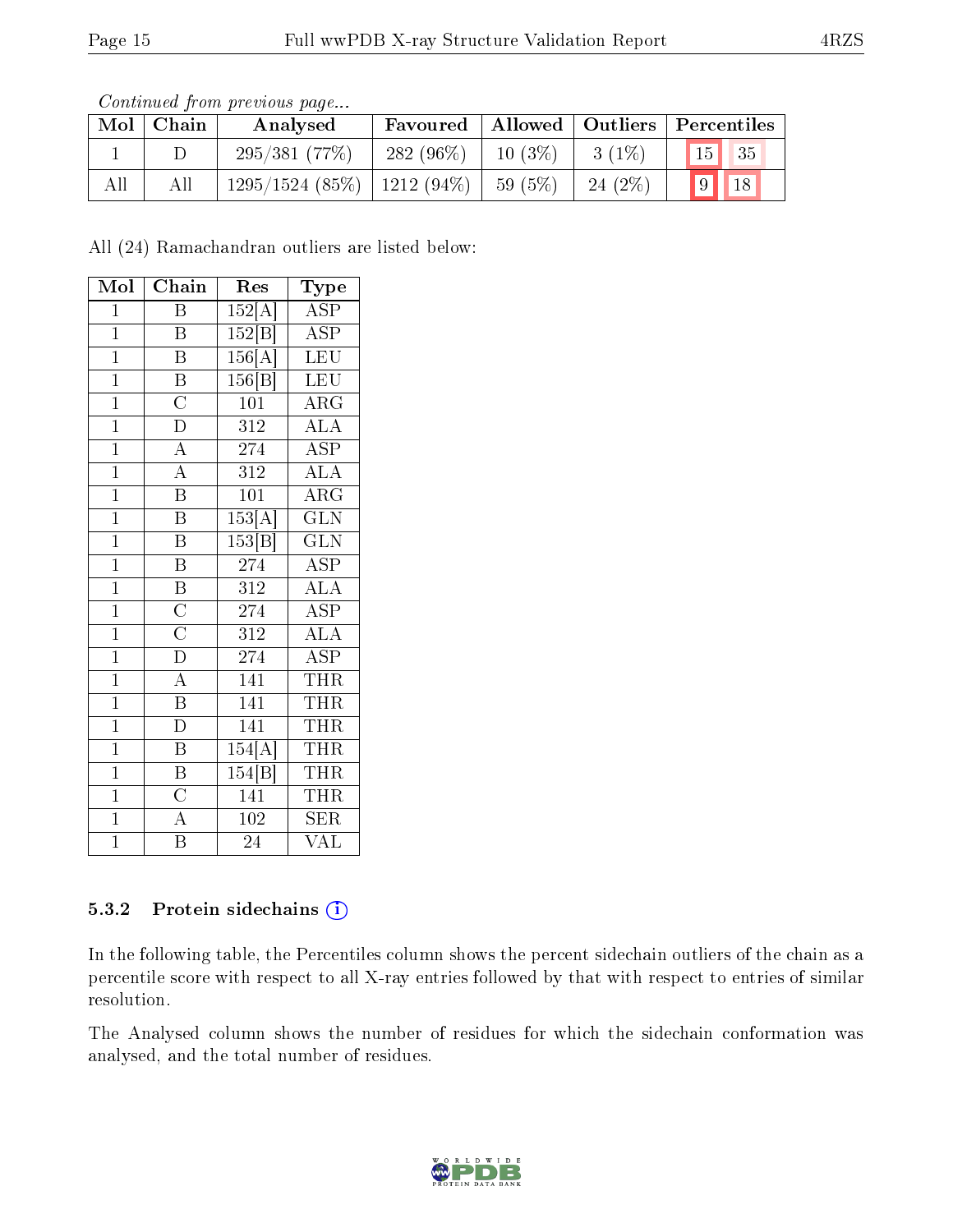| Mol | Chain         | Analysed        | Rotameric    | Outliers  | Percentiles |  |
|-----|---------------|-----------------|--------------|-----------|-------------|--|
|     | $\mathbf{A}$  | $267/311(86\%)$ | 243 (91%)    | $24(9\%)$ | 21<br>9     |  |
|     | B.            | 265/311(85%)    | 247 $(93%)$  | 18 $(7%)$ | 35<br>16    |  |
|     | $\mathcal{C}$ | 224/311(72%)    | 211 $(94\%)$ | 13 $(6%)$ | 42<br>20    |  |
|     | D             | $231/311(74\%)$ | $215(93\%)$  | 16 $(7%)$ | 34<br>15    |  |
| All | All           | 987/1244(79%)   | 916 (93%)    | 71 $(7%)$ | 32<br>15    |  |

All (71) residues with a non-rotameric sidechain are listed below:

| Mol            | Chain                               | Res                 | Type                      |
|----------------|-------------------------------------|---------------------|---------------------------|
| $\overline{1}$ | $\overline{\rm A}$                  | $\overline{12}$     | $\overline{\text{TYR}}$   |
| $\mathbf 1$    | $\overline{\rm A}$                  | $\overline{26}$     | $\overline{\text{GLN}}$   |
| $\overline{1}$ | $\overline{A}$                      | $\overline{29}$     | $\overline{HIS}$          |
| $\mathbf{1}$   | $\overline{A}$                      | 45                  | LEU                       |
| $\overline{1}$ | $\overline{A}$                      | $\overline{50}$     | $\overline{\mathrm{ASN}}$ |
| $\overline{1}$ | $\overline{A}$                      | $\overline{51}$     | $\overline{\rm{ARG}}$     |
| $\overline{1}$ | $\overline{A}$                      | $\overline{64}$     | ILE                       |
| $\overline{1}$ | $\overline{A}$                      | $\overline{102}$    | $\overline{\text{SER}}$   |
| $\overline{1}$ | $\overline{A}$                      | $\overline{131}$    | $\overline{\text{GLN}}$   |
| $\overline{1}$ | $\overline{A}$                      | $\overline{151}$    | $\overline{\text{SER}}$   |
| $\overline{1}$ | $\overline{A}$                      | $\overline{156}$    | LEU                       |
| $\mathbf{1}$   | $\overline{A}$                      | 157                 | <b>ASN</b>                |
| $\overline{1}$ |                                     | 158                 | $\overline{\text{SER}}$   |
| $\overline{1}$ | $\frac{\overline{A}}{A}$            | 197                 | $\overline{\rm{ARG}}$     |
| $\overline{1}$ | $\overline{A}$                      | $\overline{216}$    | $\overline{\rm{ARG}}$     |
| $\overline{1}$ | $\overline{A}$                      | 230                 | $\overline{\text{MET}}$   |
| $\overline{1}$ | $\overline{A}$                      | $\overline{303}$    | $\overline{\rm{ARG}}$     |
| $\overline{1}$ |                                     | $\overline{309}$    | $\overline{\text{GLN}}$   |
| $\overline{1}$ | $\frac{\overline{A}}{\overline{A}}$ | 311                 | $\overline{\text{GLN}}$   |
| $\overline{1}$ | $\overline{A}$                      | 316                 | <b>ASN</b>                |
| $\mathbf 1$    | $\boldsymbol{A}$                    | 335                 | $\overline{\text{GLN}}$   |
| $\overline{1}$ | $\overline{\rm A}$                  | $\overline{336}$    | THR                       |
| $\mathbf 1$    | $\overline{A}$                      | $\overline{348}$    | $\overline{\text{GLN}}$   |
| $\overline{1}$ | $\overline{A}$                      | $\overline{349}$    | LEU                       |
| $\overline{1}$ | $\overline{\mathrm{B}}$             | $\overline{17}$     | <b>TYR</b>                |
| $\mathbf 1$    | $\overline{\mathrm{B}}$             | $\overline{64}$     | ILE                       |
| $\overline{1}$ | $\overline{\mathrm{B}}$             | $\overline{102}$    | $\overline{\rm SER}$      |
| $\mathbf{1}$   | $\overline{\mathrm{B}}$             | 151[A]              | $\overline{\text{SER}}$   |
| $\mathbf{1}$   | $\overline{\mathrm{B}}$             | 151[B]              | $\overline{\text{SER}}$   |
| $\overline{1}$ | $\overline{\mathrm{B}}$             | 153[A]              | $\overline{\text{GLN}}$   |
| $\mathbf 1$    | $\overline{\mathrm{B}}$             | 153 B               | $\overline{\text{GLN}}$   |
| $\overline{1}$ | $\overline{\mathrm{B}}$             | 156[A]              | <b>LEU</b>                |
| $\overline{1}$ | $\overline{\mathrm{B}}$             | $\overline{156 B }$ | LEU                       |

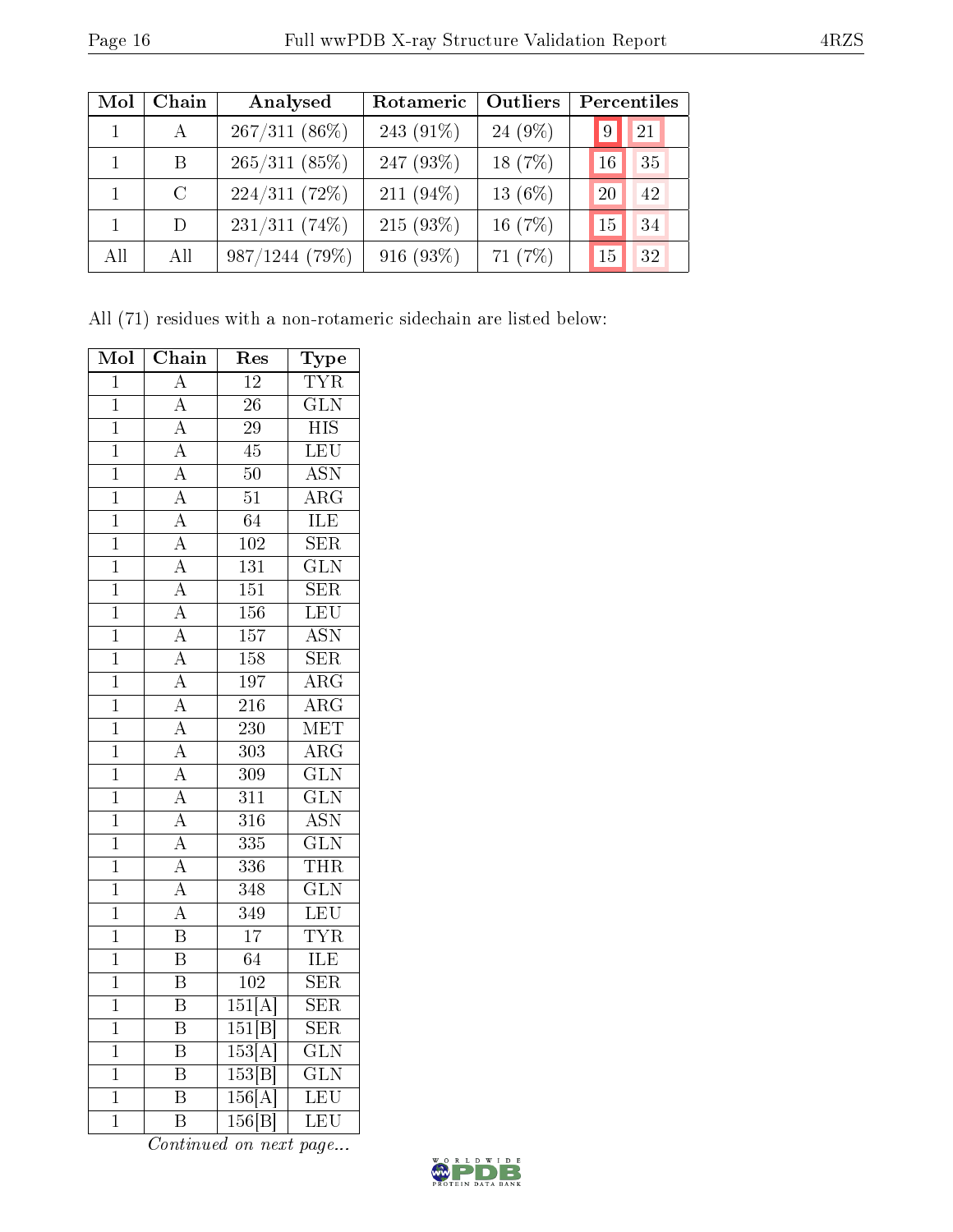| Mol            | $\overline{\text{Chain}}$                                                                                                                                                                                                                                               | $\mathbf{r}$ , $\circ \circ \circ \circ \circ \circ \circ$<br>Res | $1 - \epsilon$<br>Type    |
|----------------|-------------------------------------------------------------------------------------------------------------------------------------------------------------------------------------------------------------------------------------------------------------------------|-------------------------------------------------------------------|---------------------------|
| $\mathbf{1}$   | $\overline{\mathrm{B}}$                                                                                                                                                                                                                                                 | 157                                                               | <b>ASN</b>                |
| $\mathbf{1}$   | $\overline{\mathrm{B}}$                                                                                                                                                                                                                                                 | 158                                                               | <b>SER</b>                |
| $\mathbf{1}$   | $\overline{\mathrm{B}}$                                                                                                                                                                                                                                                 | 197                                                               | $\rm{ARG}$                |
| $\mathbf{1}$   | B                                                                                                                                                                                                                                                                       | 230                                                               | MET                       |
| $\mathbf 1$    | $\overline{\mathrm{B}}$                                                                                                                                                                                                                                                 | 303                                                               | $\overline{\rm{ARG}}$     |
| $\mathbf{1}$   | $\overline{\mathrm{B}}$                                                                                                                                                                                                                                                 | 309                                                               | $\overline{\text{GLN}}$   |
| $\mathbf{1}$   | $\overline{\mathrm{B}}$                                                                                                                                                                                                                                                 | 311                                                               | $\widetilde{{\rm GLN}}$   |
| $\mathbf{1}$   | $\overline{\mathrm{B}}$                                                                                                                                                                                                                                                 | 316                                                               | $\rm \overline{ASN}$      |
| $\mathbf{1}$   | $\overline{\mathrm{B}}$                                                                                                                                                                                                                                                 | 346                                                               | LEU                       |
| $\overline{1}$ | $\overline{C}$                                                                                                                                                                                                                                                          | 64                                                                | $\overline{\text{ILE}}$   |
| $\mathbf 1$    |                                                                                                                                                                                                                                                                         | 102                                                               | SER                       |
| $\overline{1}$ | $\overline{\text{C}}$ $\overline{\text{C}}$ $\overline{\text{C}}$ $\overline{\text{C}}$ $\overline{\text{C}}$ $\overline{\text{C}}$ $\overline{\text{C}}$ $\overline{\text{C}}$ $\overline{\text{C}}$ $\overline{\text{C}}$ $\overline{\text{C}}$ $\overline{\text{D}}$ | $\overline{105}$                                                  | $\overline{\text{GLU}}$   |
| $\mathbf{1}$   |                                                                                                                                                                                                                                                                         | 118                                                               | $\rm{ARG}$                |
| $\mathbf 1$    |                                                                                                                                                                                                                                                                         | 142                                                               | <b>ASN</b>                |
| $\mathbf{1}$   |                                                                                                                                                                                                                                                                         | 156                                                               | <b>LEU</b>                |
| $\overline{1}$ |                                                                                                                                                                                                                                                                         | 158                                                               | <b>SER</b>                |
| $\overline{1}$ |                                                                                                                                                                                                                                                                         | 230                                                               | $\overline{\text{MET}}$   |
| $\mathbf 1$    |                                                                                                                                                                                                                                                                         | 303                                                               | $\rm{ARG}$                |
| $\mathbf{1}$   |                                                                                                                                                                                                                                                                         | 309                                                               | $\overline{\text{GLN}}$   |
| $\mathbf{1}$   |                                                                                                                                                                                                                                                                         | 311                                                               | $\overline{\text{GLN}}$   |
| $\mathbf{1}$   |                                                                                                                                                                                                                                                                         | 316                                                               | <b>ASN</b>                |
| $\mathbf 1$    |                                                                                                                                                                                                                                                                         | 358                                                               | $\overline{\text{SER}}$   |
| $\mathbf{1}$   |                                                                                                                                                                                                                                                                         | 64                                                                | ILE                       |
| $\mathbf 1$    | $\overline{D}$                                                                                                                                                                                                                                                          | 102                                                               | $\overline{\text{SER}}$   |
| $\mathbf 1$    | $\overline{\rm D}$                                                                                                                                                                                                                                                      | 105                                                               | $\overline{\text{GLU}}$   |
| $\overline{1}$ | $\overline{\rm D}$                                                                                                                                                                                                                                                      | 156                                                               | LEU                       |
| $\overline{1}$ | $\overline{\rm D}$                                                                                                                                                                                                                                                      | 157                                                               | $\overline{\mathrm{ASN}}$ |
| $\mathbf{1}$   | D                                                                                                                                                                                                                                                                       | 158                                                               | $\overline{\text{SER}}$   |
| $\overline{1}$ | $\overline{\rm D}$                                                                                                                                                                                                                                                      | $\overline{230}$                                                  | MET                       |
| 1              | D                                                                                                                                                                                                                                                                       | 303                                                               | $\rm{ARG}$                |
| $\mathbf 1$    | D                                                                                                                                                                                                                                                                       | 309                                                               | $\overline{{\rm GLN}}$    |
| $\mathbf{1}$   | $\overline{D}$                                                                                                                                                                                                                                                          | 311                                                               | GLN                       |
| $\mathbf 1$    | $\bar{\rm D}$                                                                                                                                                                                                                                                           | 316                                                               | $\overline{\mathrm{ASN}}$ |
| $\mathbf 1$    | $\overline{\rm D}$                                                                                                                                                                                                                                                      | 335                                                               | $\overline{\text{GLN}}$   |
| $\mathbf{1}$   | $\bar{\rm D}$                                                                                                                                                                                                                                                           | 340                                                               | ARG                       |
| $\mathbf 1$    | $\overline{\rm D}$                                                                                                                                                                                                                                                      | $\overline{342}$                                                  | $\overline{\text{LEU}}$   |
| 1              | $\overline{\rm D}$                                                                                                                                                                                                                                                      | 348                                                               | $\overline{\text{GLN}}$   |
| $\mathbf 1$    | ${\rm D}$                                                                                                                                                                                                                                                               | 355                                                               | $\rm{ARG}$                |

Some sidechains can be flipped to improve hydrogen bonding and reduce clashes. All (30) such sidechains are listed below:

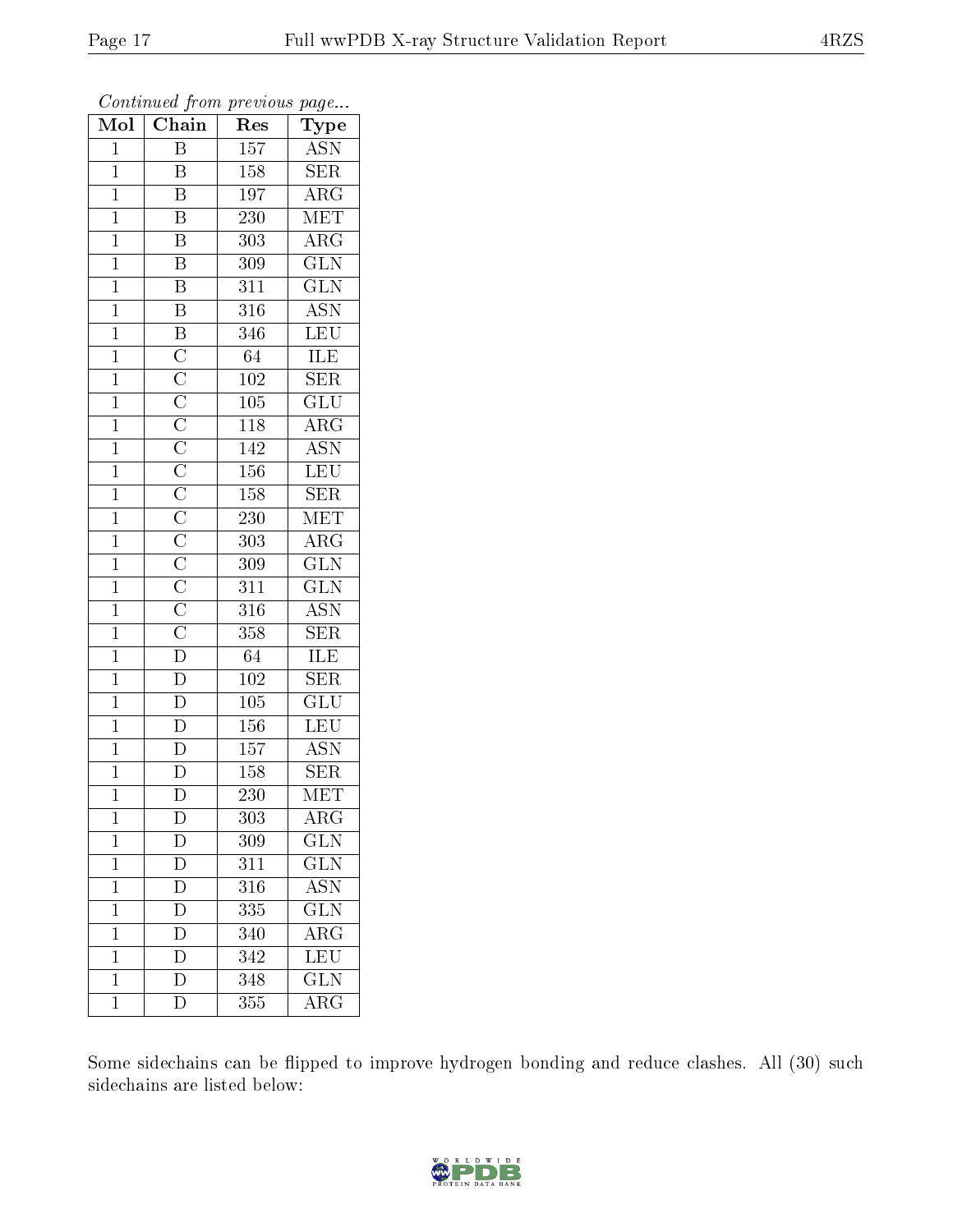| Mol            | Chain                                                                   | $\operatorname{Res}% \left( \mathcal{N}\right) \equiv\operatorname{Res}(\mathcal{N}_{0})\left( \mathcal{N}_{0}\right) ^{2}$ | $\bf Type$                |
|----------------|-------------------------------------------------------------------------|-----------------------------------------------------------------------------------------------------------------------------|---------------------------|
| $\mathbf{1}$   | $\overline{\rm A}$                                                      | $\overline{117}$                                                                                                            | $\overline{\text{GLN}}$   |
| $\overline{1}$ | $\overline{A}$                                                          | $\overline{131}$                                                                                                            | GLN                       |
| $\mathbf{1}$   | $\overline{A}$                                                          | 157                                                                                                                         | <b>ASN</b>                |
| $\overline{1}$ | $\overline{A}$                                                          | 181                                                                                                                         | $\overline{\text{GLN}}$   |
| $\mathbf{1}$   | $\frac{\overline{A}}{\overline{A}}$                                     | $\overline{2}34$                                                                                                            | $\rm \overline{ASN}$      |
| $\mathbf 1$    |                                                                         | 309                                                                                                                         | $\overline{\text{GLN}}$   |
| $\overline{1}$ | $\overline{\mathbf{B}}$                                                 | $\overline{25}$                                                                                                             | <b>ASN</b>                |
| $\overline{1}$ | $\overline{\mathrm{B}}$                                                 | 60                                                                                                                          | $\overline{\text{GLN}}$   |
| $\overline{1}$ | $\overline{\mathrm{B}}$                                                 | 117                                                                                                                         | $\overline{\text{GLN}}$   |
| $\mathbf{1}$   | $\overline{\mathrm{B}}$                                                 | 131                                                                                                                         | $\overline{\text{GLN}}$   |
| $\overline{1}$ | $\overline{\mathrm{B}}$                                                 | $\overline{157}$                                                                                                            | $\overline{\mathrm{ASN}}$ |
| $\mathbf{1}$   | $\bar{\text{B}}$                                                        | 163                                                                                                                         | <b>HIS</b>                |
| $\mathbf 1$    | $\overline{\mathrm{B}}$                                                 | 181                                                                                                                         | $\overline{\text{GLN}}$   |
| $\overline{1}$ | $\overline{\mathbf{B}}$                                                 | 234                                                                                                                         | $\overline{\mathrm{ASN}}$ |
| $\mathbf{1}$   | $\overline{\mathrm{B}}$                                                 | 309                                                                                                                         | $\overline{\text{GLN}}$   |
| $\overline{1}$ | $\overline{\mathbf{B}}$                                                 | $\overline{311}$                                                                                                            | $\overline{\text{GLN}}$   |
| $\mathbf 1$    | $\overline{\text{C}}$                                                   | $\overline{117}$                                                                                                            | $\overline{\text{GLN}}$   |
| $\overline{1}$ | $\overline{\rm C}$                                                      | $\overline{131}$                                                                                                            | $\overline{\text{GLN}}$   |
| $\mathbf{1}$   |                                                                         | 157                                                                                                                         | $\overline{\text{ASN}}$   |
| $\mathbf{1}$   |                                                                         | 234                                                                                                                         | $\overline{\mathrm{ASN}}$ |
| $\overline{1}$ | $\frac{\overline{C}}{\overline{C}}$ $\frac{\overline{C}}{\overline{C}}$ | 309                                                                                                                         | $\overline{\text{GLN}}$   |
| $\mathbf{1}$   |                                                                         | 311                                                                                                                         | GLN                       |
| $\overline{1}$ | $\overline{\rm D}$                                                      | $\overline{117}$                                                                                                            | $\overline{\text{GLN}}$   |
| $\mathbf{1}$   | $\overline{\rm D}$                                                      | 131                                                                                                                         | $\overline{\text{GLN}}$   |
| $\overline{1}$ | $\overline{\rm D}$                                                      | 153                                                                                                                         | $\overline{\text{GLN}}$   |
| $\mathbf{1}$   | $\overline{D}$                                                          | $\overline{157}$                                                                                                            | $\overline{\text{ASN}}$   |
| $\mathbf 1$    | $\overline{\rm D}$                                                      | 181                                                                                                                         | $\overline{\text{GLN}}$   |
| $\mathbf{1}$   | $\overline{\rm D}$                                                      | 234                                                                                                                         | $\overline{\mathrm{ASN}}$ |
| $\mathbf{1}$   | $\overline{\rm D}$                                                      | 309                                                                                                                         | $\overline{\text{GLN}}$   |
| $\bar{1}$      | $\overline{\rm D}$                                                      | $\overline{311}$                                                                                                            | $\overline{\text{GLN}}$   |

#### 5.3.3 RNA [O](https://www.wwpdb.org/validation/2017/XrayValidationReportHelp#rna)i

There are no RNA molecules in this entry.

### 5.4 Non-standard residues in protein, DNA, RNA chains (i)

There are no non-standard protein/DNA/RNA residues in this entry.

### 5.5 Carbohydrates  $(i)$

There are no carbohydrates in this entry.

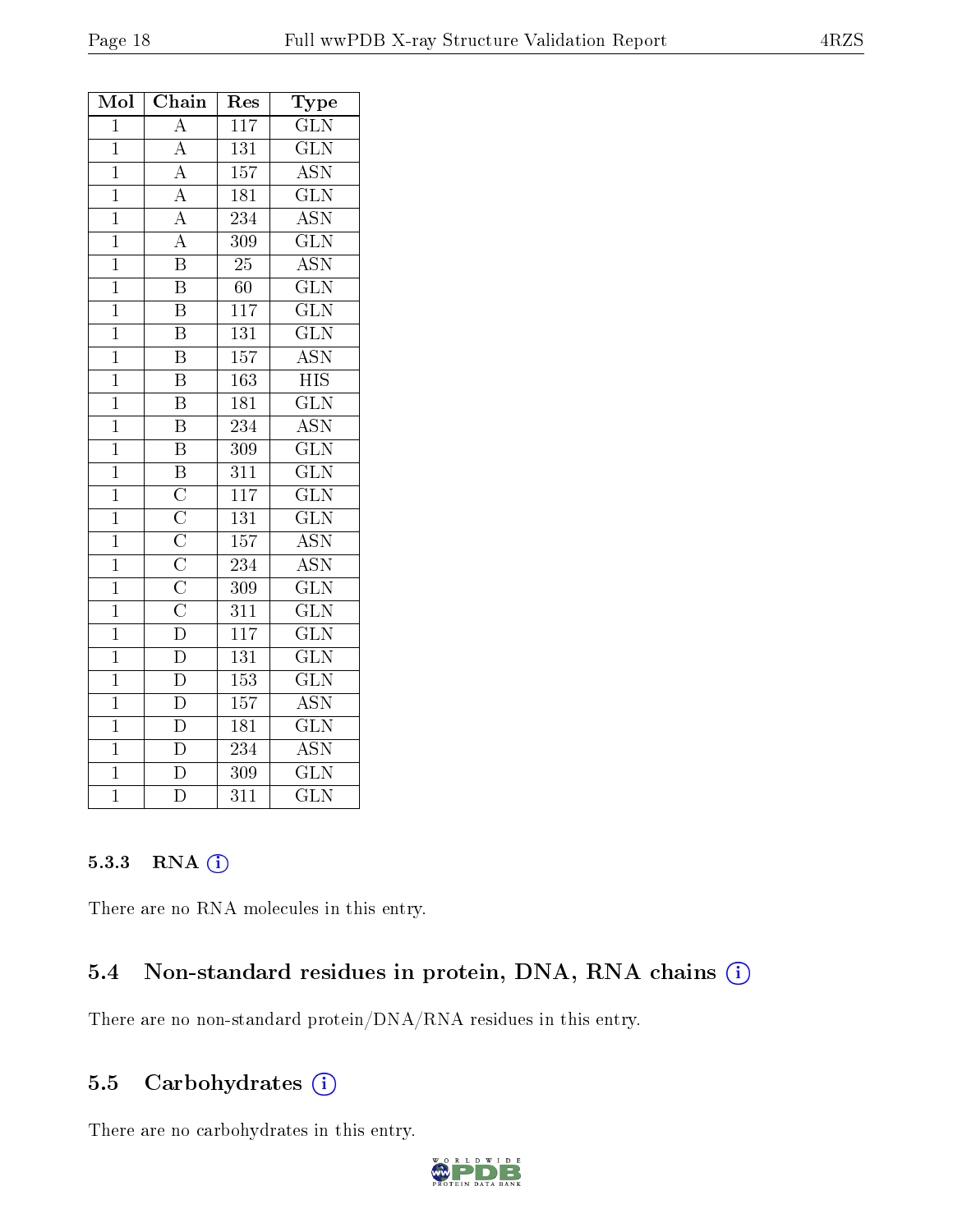### 5.6 Ligand geometry (i)

4 ligands are modelled in this entry.

In the following table, the Counts columns list the number of bonds (or angles) for which Mogul statistics could be retrieved, the number of bonds (or angles) that are observed in the model and the number of bonds (or angles) that are dened in the Chemical Component Dictionary. The Link column lists molecule types, if any, to which the group is linked. The Z score for a bond length (or angle) is the number of standard deviations the observed value is removed from the expected value. A bond length (or angle) with  $|Z| > 2$  is considered an outlier worth inspection. RMSZ is the root-mean-square of all Z scores of the bond lengths (or angles).

| Mol | Res<br>Chain |   | Link | Bond lengths             |                   |      | Bond angles |        |      |   |
|-----|--------------|---|------|--------------------------|-------------------|------|-------------|--------|------|---|
|     | Type         |   |      |                          | $\mathrm{Counts}$ | RMSZ | # $ Z  > 2$ | Counts | RMSZ | # |
| ച   | GOL          | Β | 501  | $\overline{\phantom{a}}$ | 5.5,5             | 0.75 |             | 5,5,5  | 0.53 |   |
| ച   | $\rm GOL$    |   | 501  | $\overline{\phantom{a}}$ | 5,5,5             | 0.28 |             | 5.5.5  | 0.62 |   |
| ച   | GOL          |   | 501  | $\qquad \qquad$          | 5,5,5             | 0.57 |             | 5.5.5  | 0.61 |   |
| ച   | $\rm GOL$    |   | 501  | $\overline{\phantom{a}}$ | 5,5,5             | 0.54 |             | 5,5,5  | 0.61 |   |

In the following table, the Chirals column lists the number of chiral outliers, the number of chiral centers analysed, the number of these observed in the model and the number defined in the Chemical Component Dictionary. Similar counts are reported in the Torsion and Rings columns. '-' means no outliers of that kind were identified.

| Mol | Type | Chain |     | $\mid$ Res $\mid$ Link $\mid$ Chirals $\mid$ | Torsions            | Rings |
|-----|------|-------|-----|----------------------------------------------|---------------------|-------|
|     | GOL  |       | 501 |                                              | '4/<br>$\mathbf{4}$ |       |
|     | GOL  |       | 501 |                                              |                     |       |
|     | GOL  |       | 501 |                                              | $\overline{4}$      |       |
|     | GOL  |       | 501 |                                              |                     |       |

There are no bond length outliers.

There are no bond angle outliers.

There are no chirality outliers.

All (4) torsion outliers are listed below:

| Mol | Chain | Res | Type | Atoms         |
|-----|-------|-----|------|---------------|
|     |       | 501 | GOL  | $O1-C1-C2-C3$ |
| 9.  |       | 501 | GOL  | $O1-C1-C2-O2$ |
| 2   | R     | 501 | GOL. | Q2-C2-C3-Q3   |
| 9   |       | 501 | GOL. | $O1-C1-C2-C3$ |

There are no ring outliers.

No monomer is involved in short contacts.

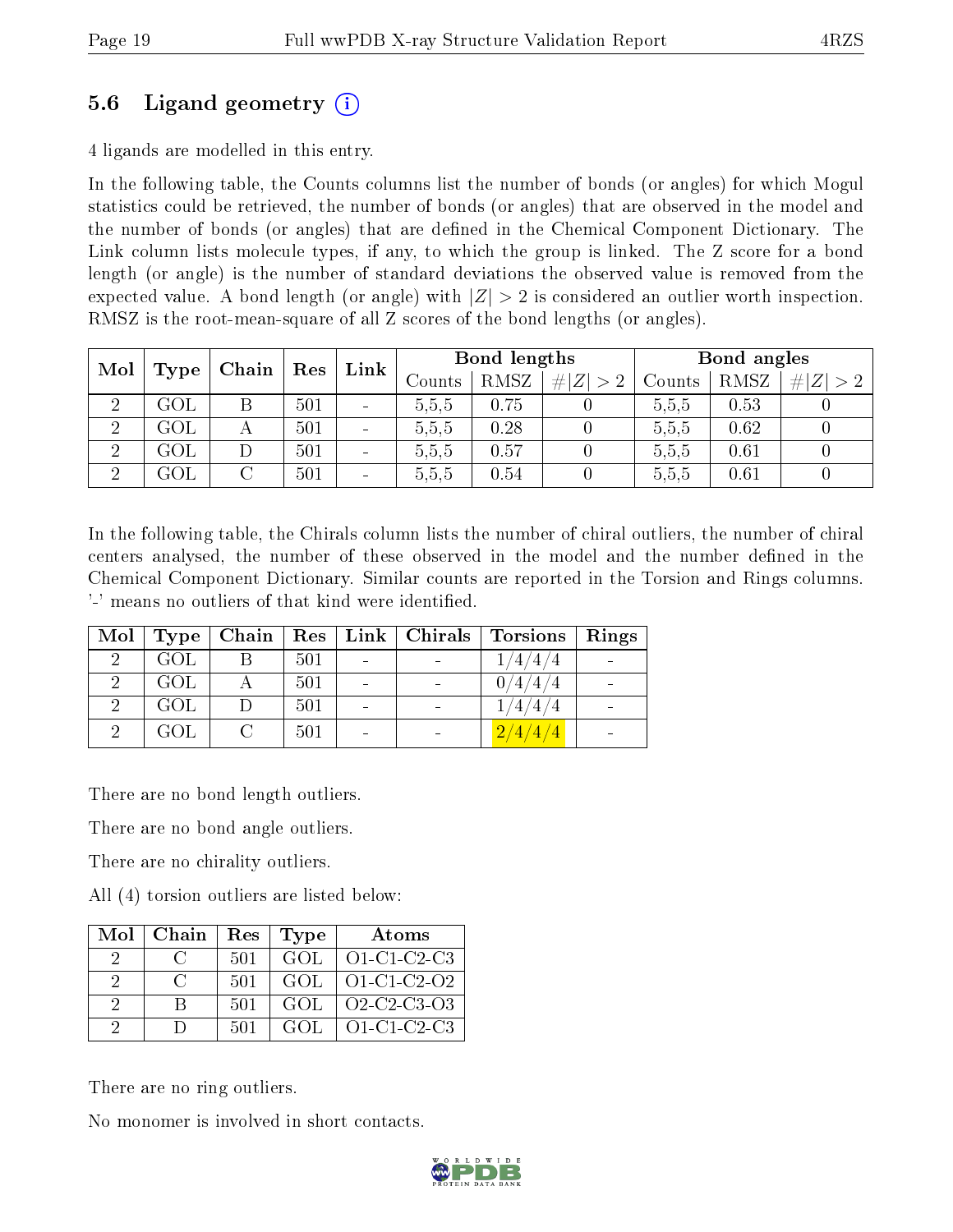# 5.7 [O](https://www.wwpdb.org/validation/2017/XrayValidationReportHelp#nonstandard_residues_and_ligands)ther polymers (i)

There are no such residues in this entry.

# 5.8 Polymer linkage issues (i)

There are no chain breaks in this entry.

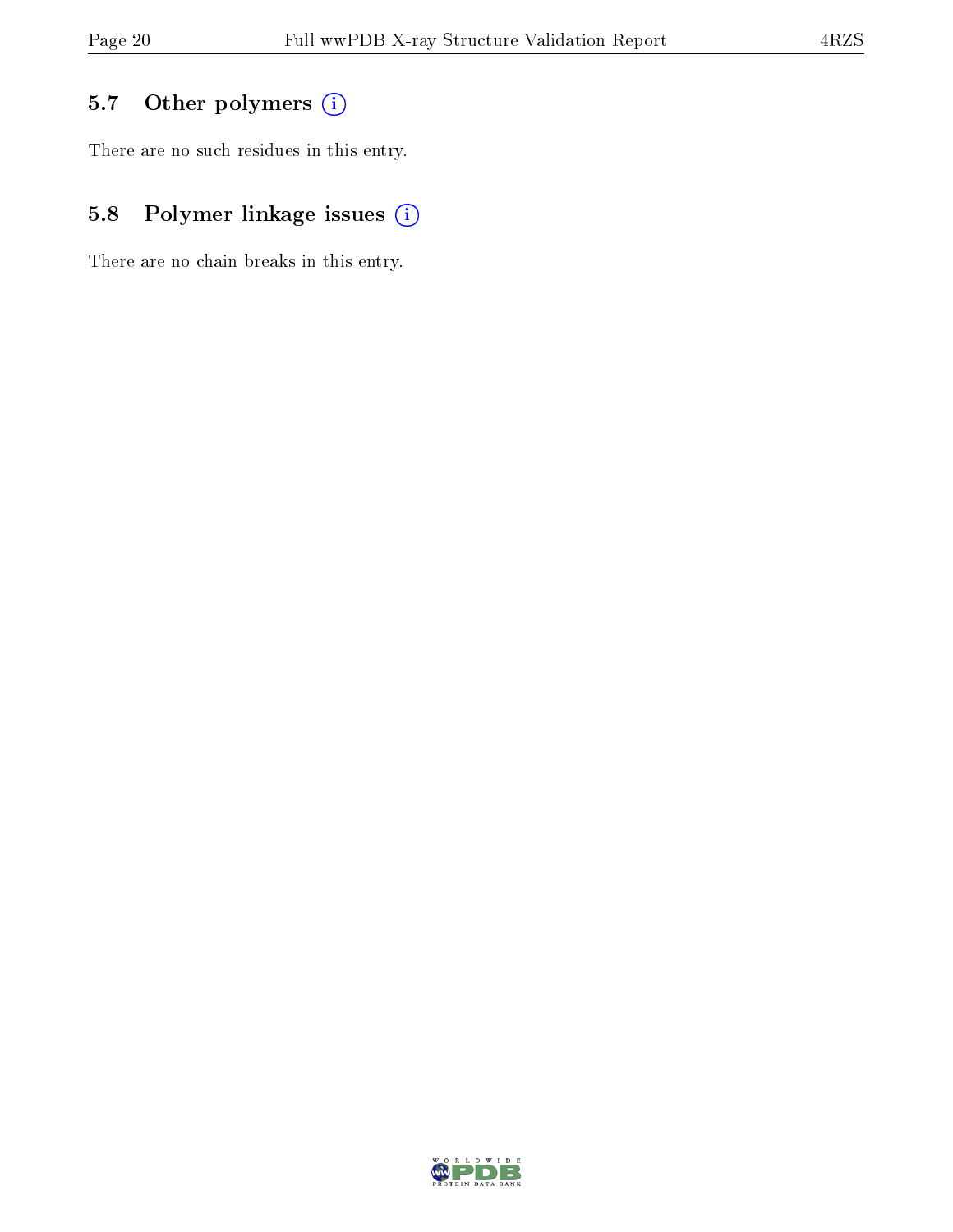# 6 Fit of model and data  $(i)$

# 6.1 Protein, DNA and RNA chains  $(i)$

In the following table, the column labelled  $#RSRZ> 2'$  contains the number (and percentage) of RSRZ outliers, followed by percent RSRZ outliers for the chain as percentile scores relative to all X-ray entries and entries of similar resolution. The OWAB column contains the minimum, median,  $95<sup>th</sup>$  percentile and maximum values of the occupancy-weighted average B-factor per residue. The column labelled ' $Q< 0.9$ ' lists the number of (and percentage) of residues with an average occupancy less than 0.9.

| Mol | Chain   | Analysed          | $<$ RSRZ $>$ | $\#\text{RSRZ}{>}2$                | $OWAB(A^2)$      | $\mathrm{Q}{<}0.9$ |
|-----|---------|-------------------|--------------|------------------------------------|------------------|--------------------|
|     |         | $347/381(91\%)$   | $-0.04$      | $8(2\%)$<br> 60 <br>62             | 33, 63, 136, 162 |                    |
|     | B       | $355/381$ (93\%)  | 0.32         | 39 (10%) $\boxed{5}$ $\boxed{4}$   | 36, 68, 182, 208 | $1(0\%)$           |
|     | $\rm C$ | $298/381(78\%)$   | 0.14         | 6 $(2\%)$<br>65<br>67 <sub>1</sub> | 55, 91, 123, 144 |                    |
|     | D       | 296/381(77%)      | 0.03         | $5(1\%)$<br>72<br>$\sqrt{70}$      | 47, 71, 101, 120 |                    |
| All | All     | $1296/1524$ (85%) | 0.12         | $58(4\%)$<br>33<br>32              | 33, 74, 149, 208 | $1(0\%)$           |

All (58) RSRZ outliers are listed below:

| Mol            | Chain                     | Res            | Type       | $_{\rm RSRZ}$ |
|----------------|---------------------------|----------------|------------|---------------|
| $\mathbf{1}$   | Β                         | $27\,$         | ALA        | 10.5          |
| $\overline{1}$ | $\overline{B}$            | 58             | <b>GLY</b> | 8.8           |
| $\mathbf{1}$   | B                         | 18             | <b>GLN</b> | 6.7           |
| $\mathbf{1}$   | B                         | $50\,$         | <b>ASN</b> | 6.1           |
| $\overline{1}$ | $\boldsymbol{B}$          | 35             | $\rm{ARG}$ | 5.8           |
| $\mathbf{1}$   | B                         | $24\,$         | VAL        | 5.1           |
| $\mathbf{1}$   | $\, {\bf B}$              | 47             | <b>TYR</b> | 5.0           |
| $\mathbf{1}$   | B                         | 20             | VAL        | 4.9           |
| $\overline{1}$ | $\boldsymbol{B}$          | 29             | <b>HIS</b> | 4.8           |
| $\mathbf{1}$   | $\boldsymbol{\mathrm{B}}$ | 59             | <b>LYS</b> | 4.8           |
| $\overline{1}$ | $\boldsymbol{B}$          | $6\phantom{.}$ | <b>LEU</b> | 4.5           |
| $\overline{1}$ | $\overline{\mathrm{B}}$   | 43             | <b>ALA</b> | 4.5           |
| $\overline{1}$ | $\boldsymbol{B}$          | 25             | <b>ASN</b> | 4.5           |
| $\mathbf{1}$   | $\boldsymbol{B}$          | 49             | PRO        | 4.4           |
| $\mathbf{1}$   | Β                         | 19             | THR        | 4.4           |
| $\overline{1}$ | $\overline{B}$            | 60             | <b>GLN</b> | 4.3           |
| $\overline{1}$ | $\boldsymbol{B}$          | 15             | <b>VAL</b> | 4.0           |
| $\mathbf{1}$   | B                         | $\overline{5}$ | THR        | 3.9           |
| $\mathbf{1}$   | $\boldsymbol{B}$          | 57             | ALA        | 3.9           |
| $\mathbf{1}$   | A                         | 28             | $\rm{SER}$ | 3.8           |
| $\mathbf{1}$   | B                         | 23             | <b>VAL</b> | 3.6           |

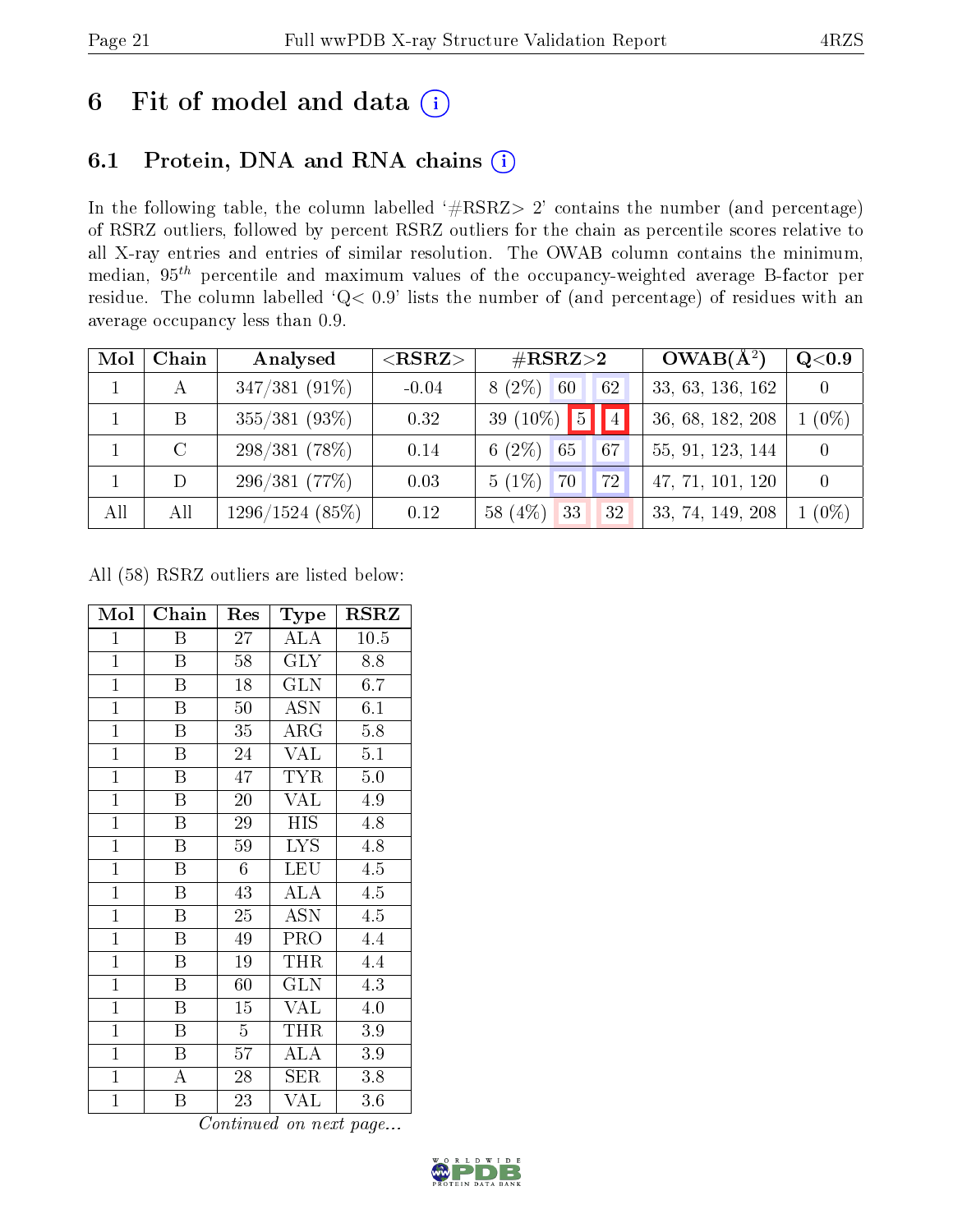| Mol            | Chain                   | Res              | Type                    | <b>RSRZ</b>      |  |
|----------------|-------------------------|------------------|-------------------------|------------------|--|
| $\mathbf 1$    | Β                       | 41               | <b>ALA</b>              | 3.5              |  |
| $\overline{1}$ | Β                       | $\overline{4}$   | VAL                     | $\overline{3}.4$ |  |
| $\overline{1}$ | Β                       | 21               | <b>SER</b>              | $\overline{3.3}$ |  |
| $\overline{1}$ | B                       | $\overline{8}$   | $\overline{\text{ASP}}$ | $\overline{3.3}$ |  |
| $\overline{1}$ | $\overline{\mathrm{B}}$ | $\overline{42}$  | $\overline{\text{MET}}$ | $\overline{3.3}$ |  |
| $\mathbf{1}$   | B                       | $\overline{7}$   | $\overline{\text{TYR}}$ | $3.2\,$          |  |
| $\mathbf{1}$   | $\, {\bf B}$            | $\overline{28}$  | SER                     | 3.1              |  |
| $\overline{1}$ | B                       | 46               | <b>ASN</b>              | $\overline{2.9}$ |  |
| $\overline{1}$ | $\, {\bf B}$            | $\overline{36}$  | $\overline{\text{GLU}}$ | $\overline{2.9}$ |  |
| $\overline{1}$ | $\overline{\mathrm{B}}$ | $\overline{56}$  | LEU                     | $\overline{2.7}$ |  |
| $\mathbf{1}$   | Β                       | $\boldsymbol{9}$ | VAL                     | $2.7\,$          |  |
| $\overline{1}$ | B                       | $3\sqrt{1}$      | $\overline{\text{SER}}$ | $2.7\,$          |  |
| $\overline{1}$ | $\overline{D}$          | $\overline{257}$ | ILE                     | $\overline{2.7}$ |  |
| $\overline{1}$ | $\, {\bf B}$            | $16\,$           | <b>SER</b>              | $2.6\,$          |  |
| $\overline{1}$ | $\overline{\mathrm{B}}$ | $\overline{45}$  | $\overline{\text{LEU}}$ | $\overline{2.6}$ |  |
| $\mathbf{1}$   | $\overline{C}$          | 312              | <b>ALA</b>              | $2.\overline{5}$ |  |
| $\overline{1}$ | $\overline{\mathrm{B}}$ | 44               | $\overline{\text{GLU}}$ | $\overline{2.4}$ |  |
| $\overline{1}$ | Β                       | 53               | <b>ALA</b>              | $\overline{2.4}$ |  |
| $\overline{1}$ | A                       | $\overline{12}$  | $\overline{\text{TYR}}$ | 2.4              |  |
| $\overline{1}$ | $\overline{\mathrm{B}}$ | 48               | <b>ILE</b>              | $\overline{2.3}$ |  |
| $\overline{1}$ | $\overline{\rm C}$      | 170              | $\overline{\text{GLY}}$ | 2.3              |  |
| $\overline{1}$ | $\overline{\rm D}$      | 310              | $\overline{\text{GLY}}$ | $\overline{2.3}$ |  |
| $\overline{1}$ | $\overline{\rm C}$      | 151              | <b>SER</b>              | $2.3\,$          |  |
| $\overline{1}$ | $\overline{\rm C}$      | 121              | $\overline{\text{GLY}}$ | $\overline{2.3}$ |  |
| $\overline{1}$ | $\overline{\rm D}$      | $\overline{267}$ | $\overline{\text{ASP}}$ | 2.3              |  |
| $\mathbf{1}$   | $\overline{A}$          | 30               | <b>VAL</b>              | $2.2\,$          |  |
| $\overline{1}$ | $\overline{A}$          | $\overline{358}$ | SER                     | 2.2              |  |
| $\overline{1}$ | $\overline{\rm A}$      | 41               | <b>ALA</b>              | 2.2              |  |
| $\overline{1}$ | $\overline{\rm A}$      | $\overline{37}$  | $\overline{\text{LYS}}$ | $\overline{2.2}$ |  |
| $\mathbf{1}$   | $\mathbf D$             | 149              | THR                     | 2.2              |  |
| $\mathbf 1$    | $\mathbf D$             | 237              | ILE                     | 2.1              |  |
| $\mathbf{1}$   | $\overline{\rm A}$      | 5                | THR                     | $\overline{2.1}$ |  |
| $\mathbf{1}$   | Β                       | 26               | <b>GLN</b>              | 2.1              |  |
| $\mathbf{1}$   | $\overline{\rm C}$      | 237              | $\overline{\text{ILE}}$ | $\overline{2.1}$ |  |
| $\mathbf 1$    | A                       | $\,29$           | HIS                     | 2.1              |  |
| $\mathbf{1}$   | $\overline{\rm C}$      | $\overline{305}$ | <b>LEU</b>              | 2.1              |  |
| $\mathbf{1}$   | Β                       | 11               | $\overline{\text{GLU}}$ | 2.0              |  |

# 6.2 Non-standard residues in protein, DNA, RNA chains (i)

There are no non-standard protein/DNA/RNA residues in this entry.